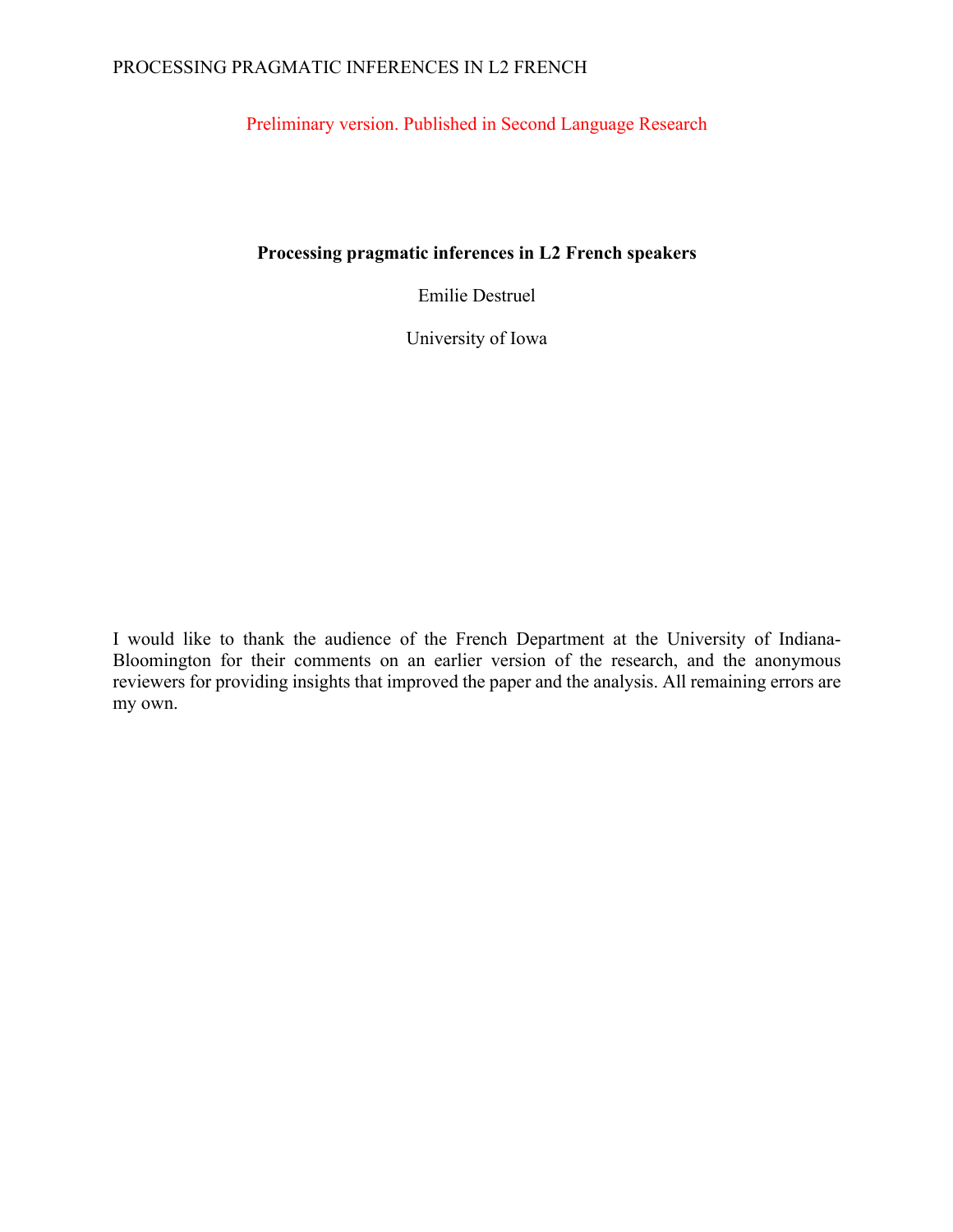#### Abstract

A large amount of literature exists on how native speakers derive and process pragmatic inferences, yet few studies have examined the issue in second language learners, despite a controversial debate of second language (L2) ultimate attainment of phenomena situated at external interfaces. This study contributes to the debate on the integration of external interfaces in highly proficient endstate adult L2 grammars. In an effort to bridge the empirical gap in the past literature, this paper reports on two sentence-picture verification tasks designed to test the processing cost of the exhaustive inference associated with cleft sentences in the L2 French of English learners with different proficiency levels. Truth-value judgments and reaction times were recorded in contexts that violated or supported the exhaustive inference. Overall, results show that L2 learners diverge from the natives in their online processing of the exhaustive inference only and that proficiency plays an important role in predicting their behavior. Nevertheless, what post-hoc observations of the data reveal that L2 length of exposure to native input might be an even better predictor, since only those L2 speakers who have had more exposure to native French input compute the exhaustive inference in clefts as fast as French natives.

Keywords: French, exhaustivity, processing, inferences, clefts, proficiency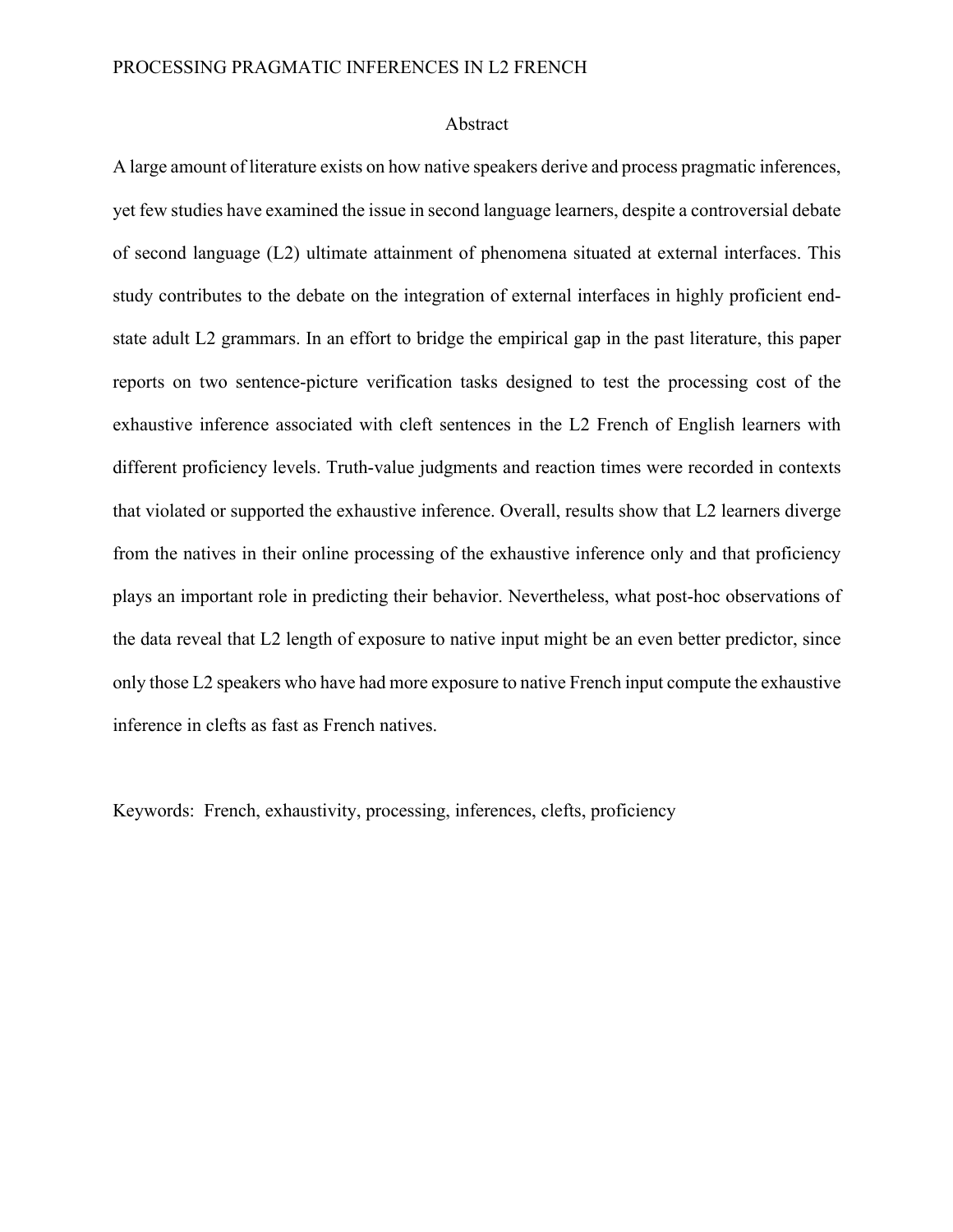# **1. Introduction**

Since Grice (1975), it is largely accepted that the overall meaning of sentences amounts to more than what is lexically encoded by the words that constitute them. Beyond the strict logical, semantic meaning, listeners must (correctly) infer pragmatic information about the speaker's intended meaning, and this to arrive at successful communication. One commonly cited example is the inference conveyed by the expression *some*, for instance in the sentence *Some students attended the conference*. While this sentence is compatible with the logical interpretation that *some and possibly all students attended the conference*, listeners will typically infer that, out of set of students, *some but not all students did*. This type of inference is known as a scalar implicature and is derived because, when a speaker chooses to use a weaker, less informative form like *some* rather than a stronger alternative like *all*, she is taken to implicate that the proposition conveyed by the stronger form does not hold (Grice 1989).

Besides lexical expressions like *some*, certain grammatical structures also convey pragmatic inferences. In this paper, I study one well-known example, i.e., cleft sentences. These sentences express a single proposition via a bi-clausal structure but can be 'unclefted' into a monoclausal counterpart that is semantically equivalent (see 1c), even though the two sentences may not always necessarily be interchangeable in all discourse contexts (Lambrecht 1994). Pragmatically, clefts convey an exhaustive inference: In addition to communicating that *Camille is drinking a martini*, the English it-cleft in (1a) and the French counterpart in (1b) express that *no one else is drinking a martini* (Horn 1981; Lambrecht 1994; Clech-Darbon et al. 1999; Büring & Kriz 2013).

(1) a. It's Camille who is drinking a martini. English *it*-cleft b. C'est Camille qui boit un martini. French *c'est*-cleft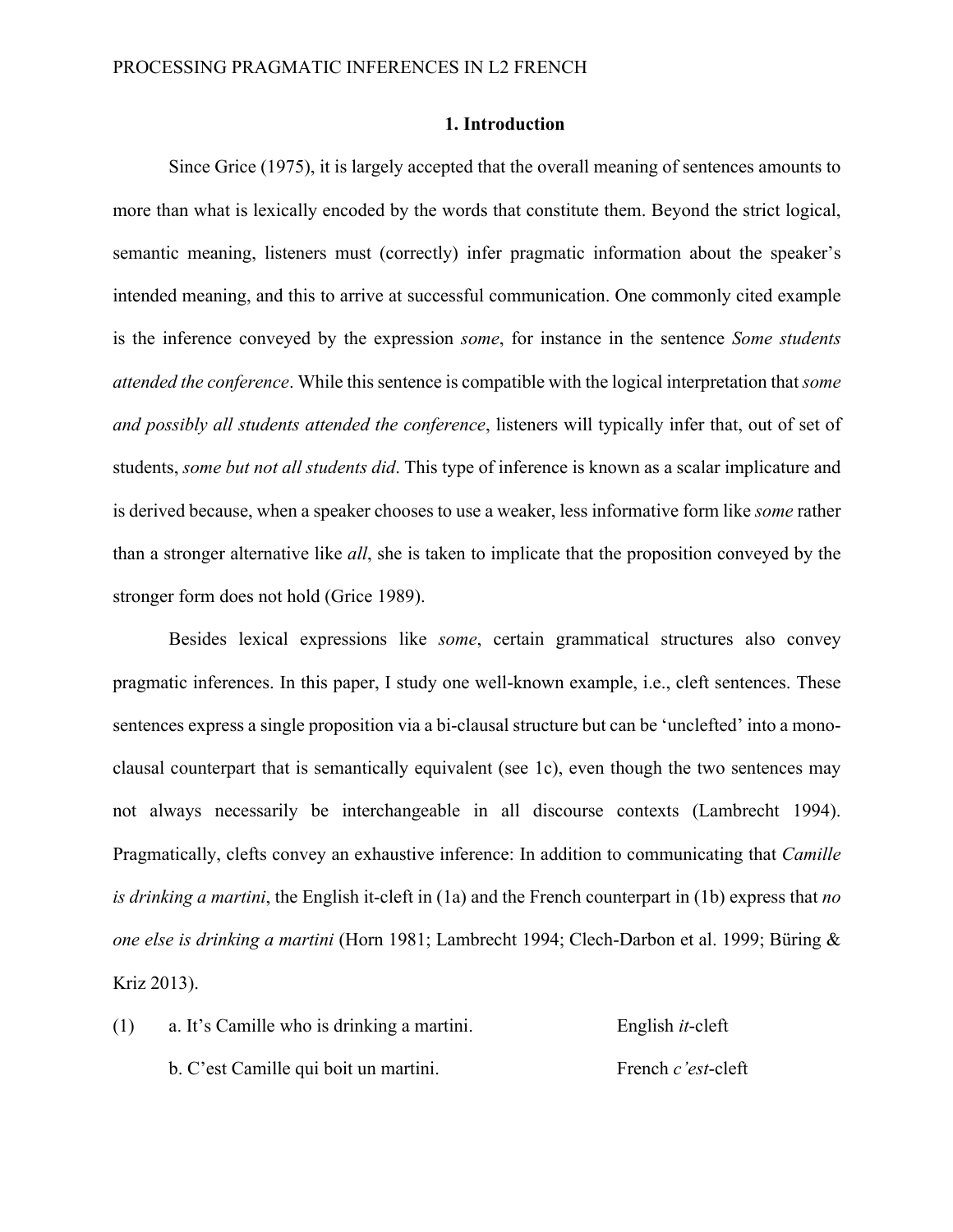c. Camille is drinking a martini. Canonical sentence

The presence and status of this inference is often diagnosed by a suspension test—a hallmark feature of pragmatic inferences is that they can be suspended, for instance by adding supplemental information. Therefore, while (1a) and (1b) can be felicitously continued by *… and so is Louis*, an exclusive sentence such as *Only Camille is drinking a martini* cannot, because it entails exhaustivity (i.e., exhaustivity is lexically encoded rather than pragmatically inferred).

To date, the literature on pragmatic inferencing primarily stems from psycholinguistics and first language (L1) acquisition. In the former field, one debated issue concerns the time-course of implicatures, that is at what point during online comprehension does an implicature arise compared to semantic information. Contradicting results are found that either support the Default hypothesis (Levinson 2000) under which implicatures are computed immediately and effortlessly but their cancelation is costly, or the Literal-First hypothesis (Huang & Snedeker 2009) that assumes the semantic, logical interpretation of sentences is computed rapidly and that all other inferences require extra time and resources. In the L1 acquisition literature, a number of studies have tested children's ability to understand implicatures, and found that, without considering the context or pragmatic relevance, children are not sensitive to these inferences. In fact, they treat weaker underinformative scalar terms logically (Chierchia et al. 2001; Noveck 2001; Musolino and Lidz 2002).

Comparatively, much less is known on inferencing behaviors in a second language (L2). Issues regarding how L2 learners process implicatures, how their performance differ from that of native speakers, and what factors influence and affect cognitive computation, remain not very well understood. Even though there is a steadily growing number of studies on the topic (Lieberman 2009; Slabakova 2010; Lin 2016; Miller et al. 2016; Antoniou & Katsos 2017; Snape & Hosoi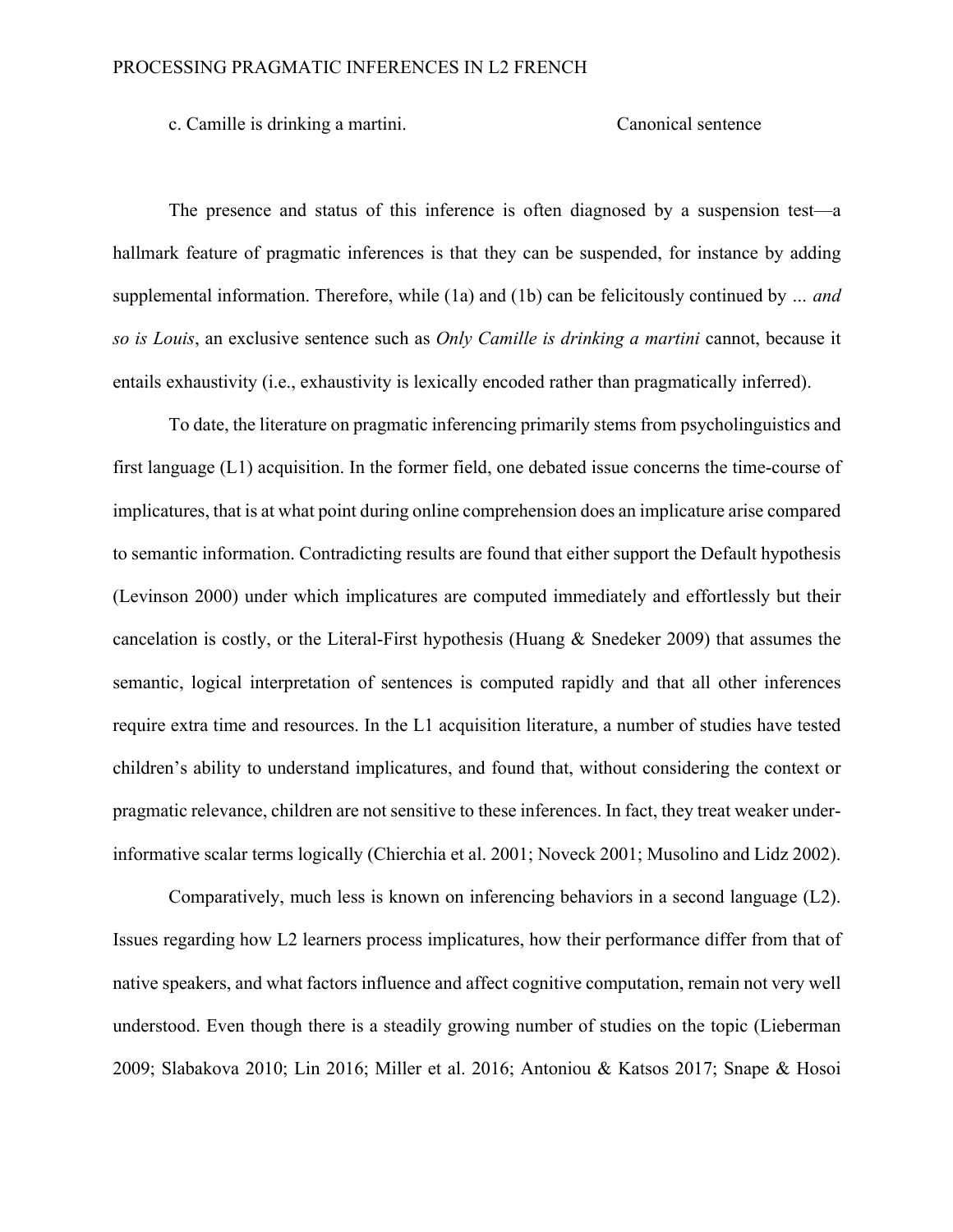2018), most have focused on inferences associated with scalar expressions, principally *some*, and very few have examined online processing patterns. Yet, this research avenue is particularly relevant to theories of L2 acquisition. Indeed, there is a consensus that L2 acquisition is not uniform, but that certain domains within the linguistic system seem to pose problems. To that end, the Interface Hypothesis posited by Sorace (2011) argues that L2 learners may have particular difficulties with phenomena that lie at the interface of two linguistic modules, predicting that integrating syntactic knowledge with discourse requirements will give rise to insurmountable issues, even at highest levels of attainment. Therefore, pragmatic inferencing may be problematic compared to mastery of grammar (Bardovi-Harlig & Dörnyei 1998)—the learning task involves going beyond L2 knowledge to decode the L2 input and the literal meaning to infer the intended meaning (Taguchi, Li & Liu 2013).

Given this background, the goal of this paper is to expand on prior L2 literature by addressing the following research questions: (i) can L2 learners be native-like in the domain of exhaustive inference calculation and processing in French?, and (ii) What is the role of proficiency and exposure in their online behavior? The experimental design uses a picture-sentence verification task that compares the truth-value judgments and reaction times for cleft, exclusive and canonical sentences in contexts that either support or violate exhaustivity. I rely on data from two control groups (English and French native speakers) as a baseline. Accordingly, this paper makes an empirical contribution by providing new data, not only in development, but also in the end-state of learners with extremely high proficiency. The paper also makes a theoretical contribution to the discussion on the L2 acquisition of phenomenon that lie at external interfaces.

The next section provides relevant background information, including a summary of the L2 literature on pragmatic inferences and a discussion of the differences between the English and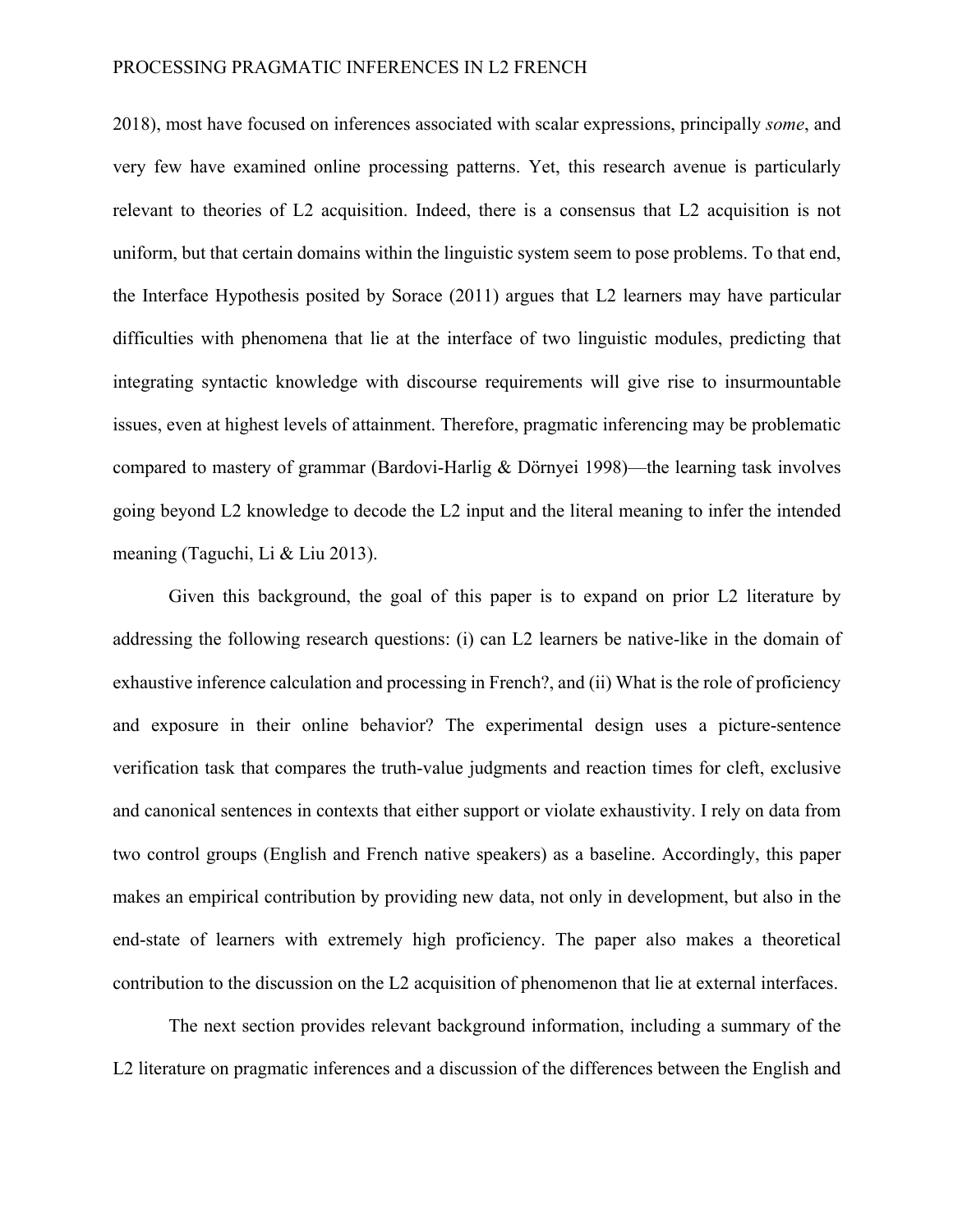the French cleft. Then, I present the experimental task, and the results. I conclude the paper by offering a general discussion of the findings and relating them to the current theoretical literature on the topic.

#### **2. Literature review**

# **2.1 The Interface Hypothesis**

Grounded in linguistic theory (Chomsky, 1995), the Interface Hypothesis (IH) developed by Sorace and Filiaci (2006) and Sorace (2011) assumes that language involves modules and interfaces between these modules, and proposes that structures that lie at given interfaces – external interfaces that connect linguistic modules with non-linguistic cognitive components – may give rise to enduring issues in L2 acquisition that remain insurmountable at even the highest levels of attainment. More directly pertinent to the current study, the keystone of the hypothesis is that in (certain types of) bilingualism, "the integration of syntactic and pragmatic conditions remains less than optimally efficient and [this] gives rise to optionality", owing to cognitive resource limitations, resource misallocation or "attentional resources used to inhibit the language not in use" (Sorace, 2011). Moreover, the IH carves out a limited role for the influence of the native (L1) language, proposing instead that difficulties at external interfaces shall remain regardless of the languages involved. In short, the IH predicts that difficulties may persist and residual optionality may linger at the end-state grammar of L2 learners, regardless of L1/L2 pairings, due to processing difficulties in external interfaces.

Within the past decade, contradictory evidence has been found that either supported or opposed the IH. In her study on the interpretation of topicalization and clitic left dislocation, Valenzuela (2005) found evidence that upheld the IH, showing that near-native L2 learners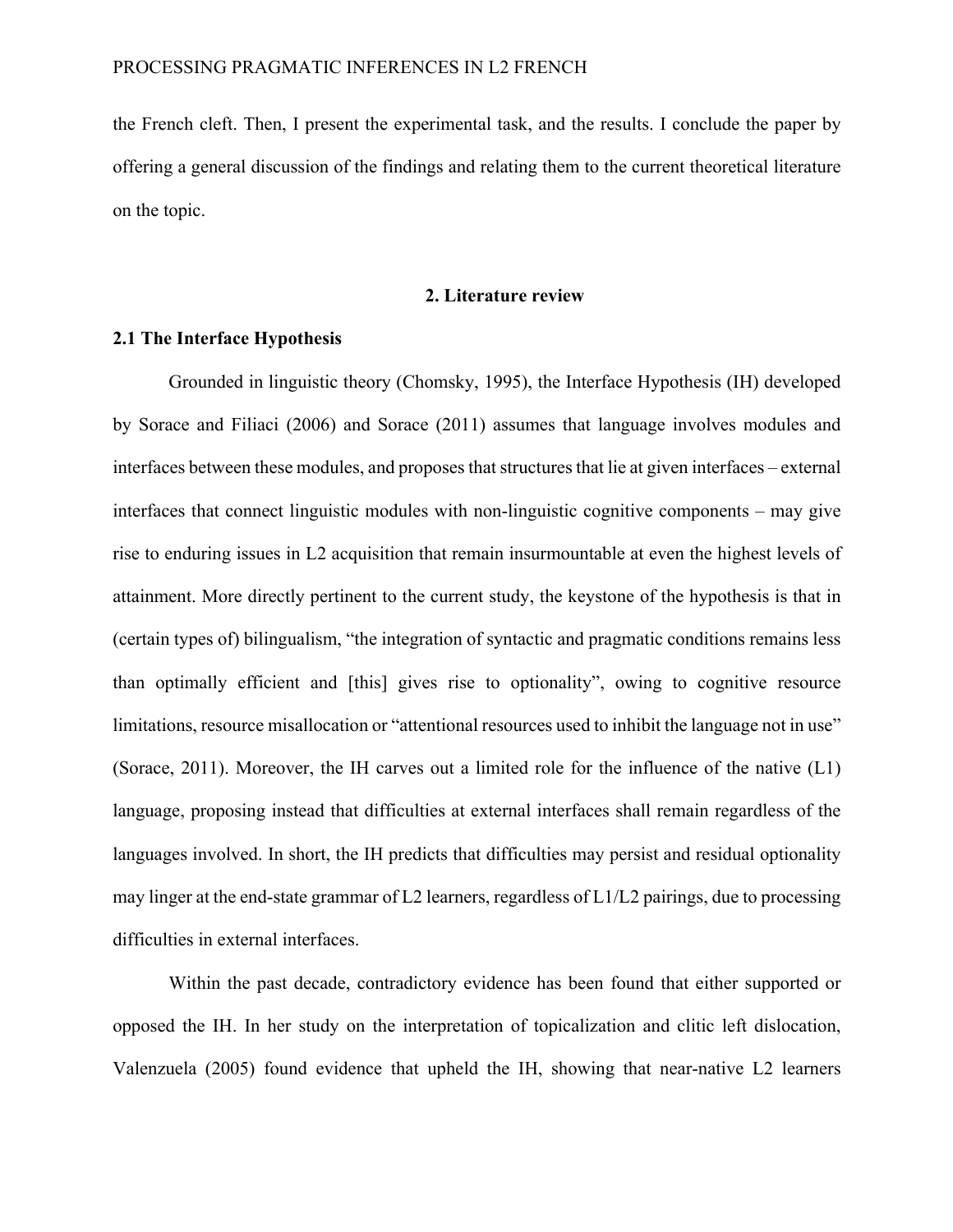mastered the formal syntactic properties of these structures and displayed fossilization at the syntax-discourse interface. Similarly, Belletti, Bennati, and Sorace (2007) investigated how NSs of English with near-native L2 Italian mapped the pragmatic notion of focus and the preverbal versus postverbal placement of subject pronouns. These L2ers deviated from native norms in a way that suggested continued reliance on an infelicitious strategy, in this case transferred from their L1 English. Per contra, Slabakova, Kempchinsky, and Rothman (2012), who investigated the contrast between focus fronting and clitic left dislocations in the L2 Spanish of intermediate, advanced, and near-native speakers, found nativelike performance as early as the intermediate level. Further evidence challenging the IH emerges in the work of Donaldson (2011, 2012), who investigated various non-canonical sentences such as clefts and clitic right dislocations in L2 learners of French, and reported nativelike judgments, preferences and use of these structures in authentic spontaneous discourse and experimental tasks. The present study will contribute to this debate by providing empirical data on another phenomenon at the syntax-pragmatics interface; the L2 processing of pragmatic inferences in French clefts.

## **2.2 Prior literature on pragmatic inferences in L2**

Until recently, very few studies have examined the L2 acquisition of pragmatic inferences, especially studies that rely on experimental techniques and examine online comprehension. In two of the earlier studies, Bouton (1992, 1994) compared native speakers' and non-native speakers' interpretation of implicatures in an attempt to investigate whether it was necessary to teach implicature to L2 learners. His findings were that L2 learners of English comprehended the implicature at a lower rate than native speakers, even though this rate improved over time.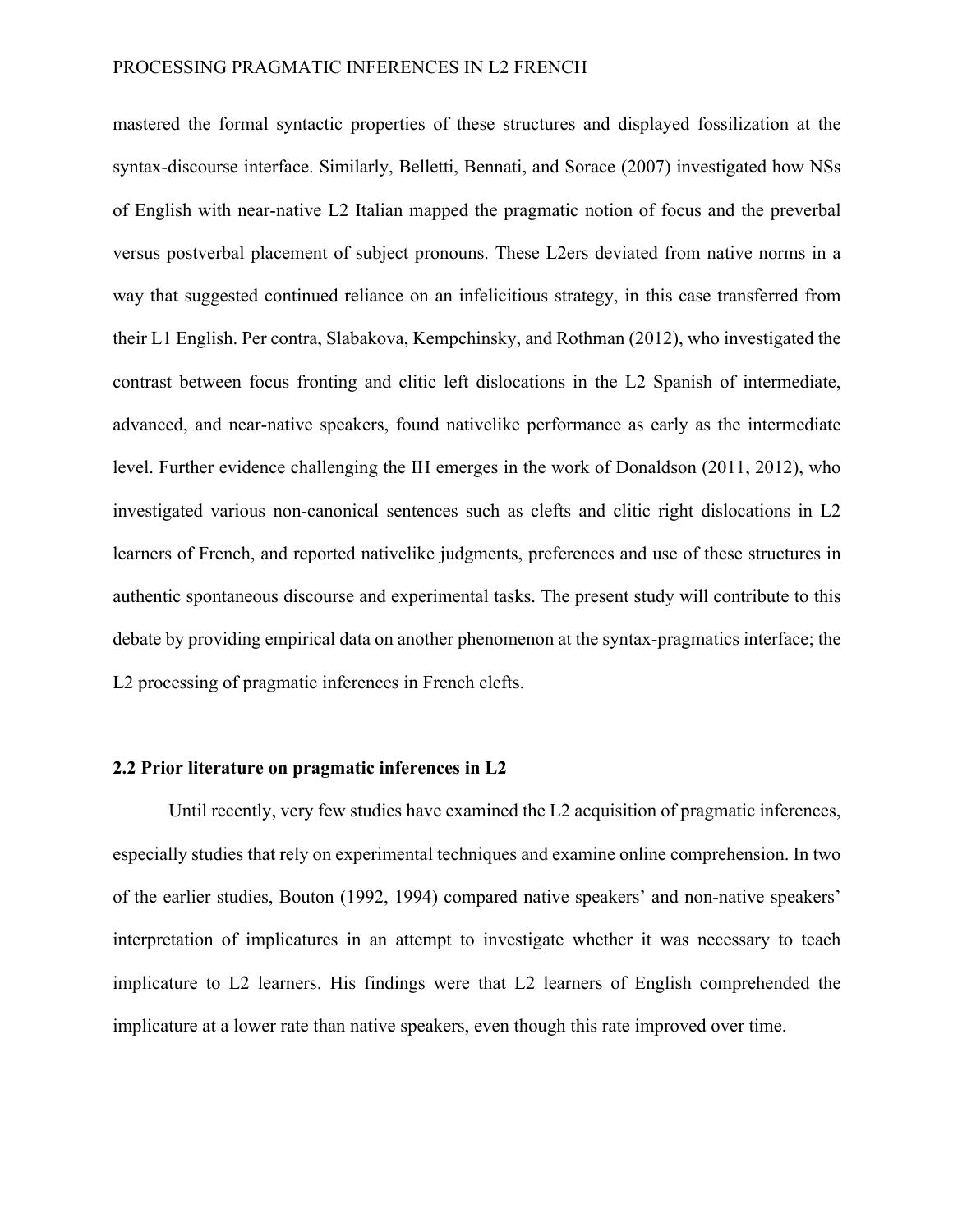## PROCESSING PRAGMATIC INFERENCES IN L2 FRENCH

Using a truth-value judgment task, a more recent study by Dekydtspotter and Hathorn (2005) investigated whether English learners of French could correctly observe the implied interpretation in the case of sentences like (2) that can surface in French either with a continuous (a) or a discontinuous quantifier (2b).

- (2) Something remarkable was observed by each of the researchers.
	- a. Quelque chose de remarquable a été observé par chacun des chercheurs.
	- b. Quelque chose a été observé de remarquable par chacun des chercheurs.

In (2a), two interpretations are available; either that *all the researchers observed a different remarkable object* or that *all the researchers observed the same object that is remarkable.* In the case of a discontinuous quantifier sentence like (2b), only the latter is possible. The authors found that language learners with high proficiency displayed native-like interpretation while low and intermediate proficiency learners did not show such a tendency.

Slabakova (2010) is the first study to directly test the L2 acquisition of implicatures by investigating how adult L1-Korean L2-English learners process the scalar expression *some* in their L1 and L2. Replicating the design in Noveck's (2001) study, participants had to say whether they agreed or disagreed with the statement made in sentences that included *some* (3) or *all* (4). The critical experimental items were sentences that involved under-informative *some* and that are logically true but pragmatically infelicitous (3b), compared to sentences that are pragmatically felicitous as in (3a).

(3) a. Some books have colored pictures.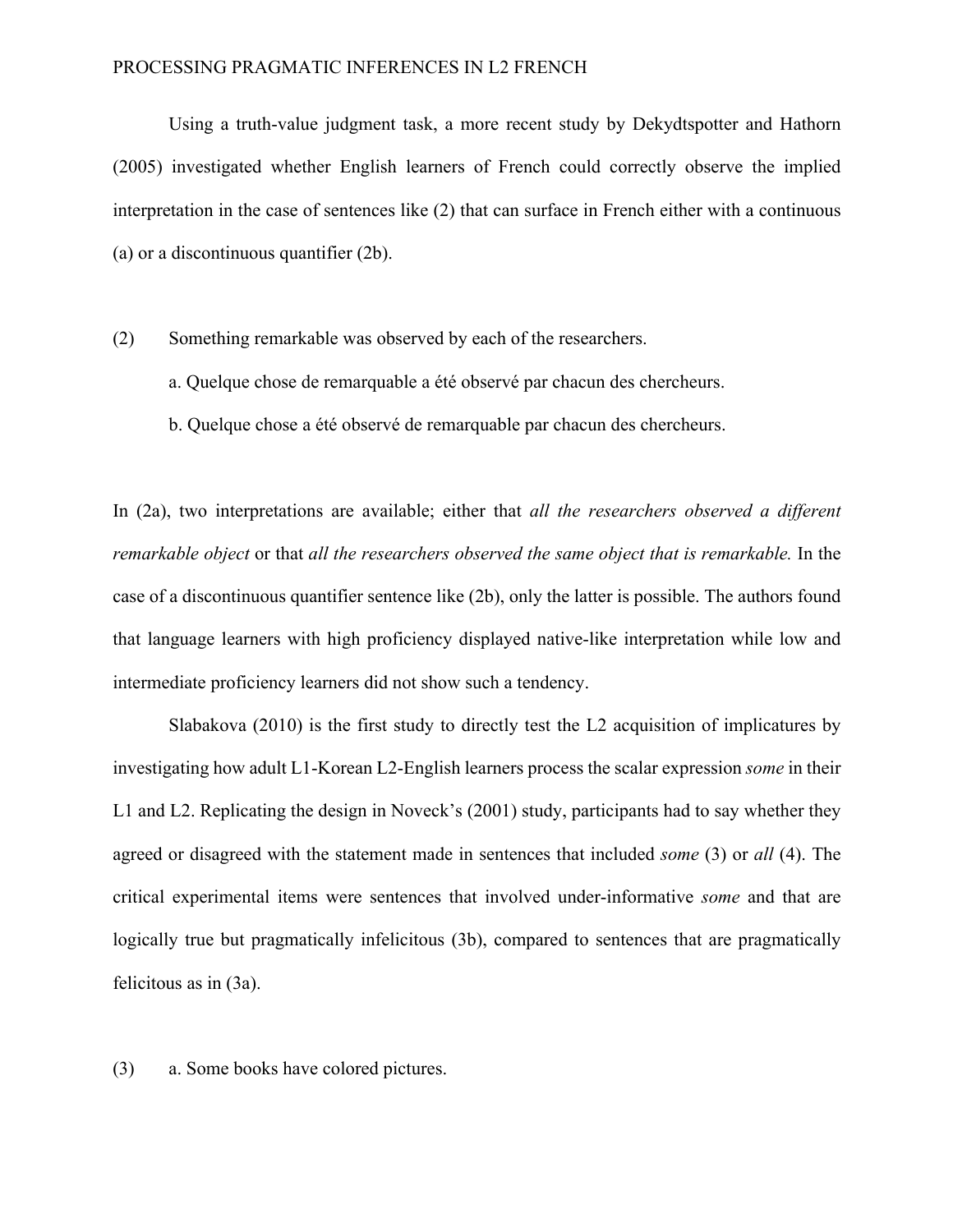b. Some elephants have trunks.

# (4) All elephants have trunks.

If participants reject (3b), it provides clear evidence that they are able to derive the scalar implicature and compute the pragmatic interpretation of *some* that *some but not all elephants have trunks*. On the other hand, if participants accept sentences like (3b) as agreeable, then it indicates that they have suspended the implicature and generated the logical, semantic interpretation of *some* that *some and possibly all elephants have trunks*. The results showed that, even though Korean learners of English successfully acquired scalar implicatures in their L2, they were less logical than both NSs baseline, i.e., they more often rejected pragmatically infelicitous sentences like (3b). This was the case regardless of their proficiency level. I briefly note that similar results were found in a recent study by Snape & Hosoi (2018) who found that Japanese L2 learners of English were more pragmatic than English NSs regardless of their proficiency level; i.e., they had no problem deriving the scalar implicature and avoided further processing cost by not considering alternative contexts for the logical answers. In the same vein, Miller et al. (2016) who tested the interpretation of scalar implicatures in the L2 Spanish of native English advanced learners, found that both groups performed on par in an acceptability judgment task, and this despite the complexity of the distribution of the two indefinites determiners in Spanish.

One explanation Slabakova (2010) proposes for her findings is that that L2 learners may not have the cognitive resources to conjure up alternative contexts that would make underinformative sentences plausible. For instance, if one can think of a situation where some elephants' trunks got cut due to poaching, then the sentence in (3b) becomes felicitous. But calculating this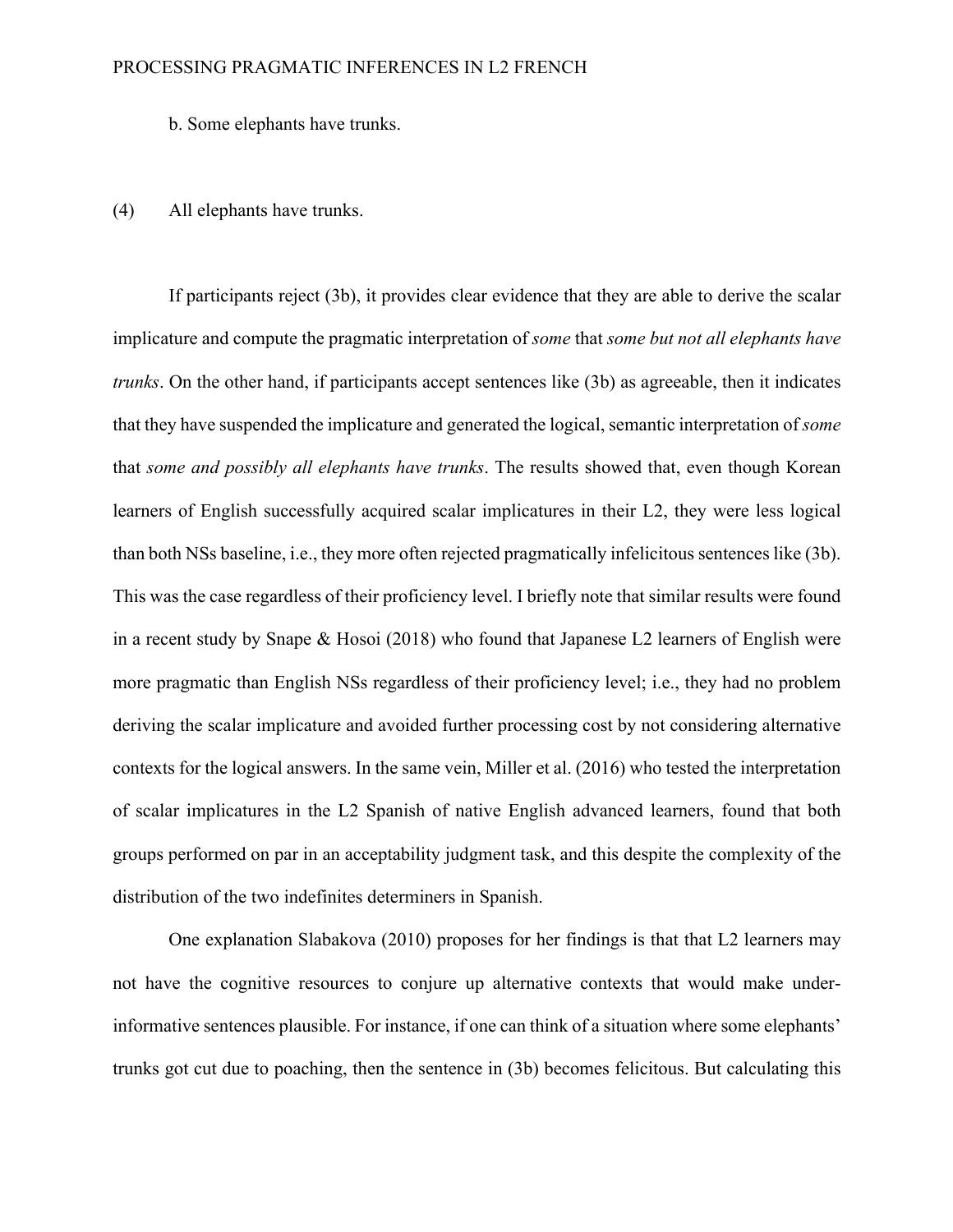# PROCESSING PRAGMATIC INFERENCES IN L2 FRENCH

alternative context would require further processing effort from the L2 learners, which Slabakova argues they lack. Another possible explanation is that L2 learners may lack the cognitive resources to suspend pragmatic inferences that are derived automatically. Indeed, since implicature suspension arguably requires more cognitive efforts, it might be more difficult to do in an L2 under the assumption that less cognitive resources are available for L2 processing than L1 (Green 1986). Slabakova argues that her findings support the Default hypothesis under which the derivation of implicatures is effortless and automatic, whereas their cancelation comes with a processing cost.

The study by Lin (2016) provides further evidence for this explanation. In a series of realtime psycholinguistic tasks, the author investigated the processing mechanisms in the acquisition of *some* for Chinese learners of English. In the first experiment, participants were asked to judge whether follow-up target sentences, of the form in (5b), were true or false given a context, as in (5a). In the second experiment, Lin gave participants less time to respond, therefore testing whether inferential patterns would be modulated by a cognitively more demanding task (i.e., time pressure).

- (5) a. Mary had many sisters. Some of the sisters were married.
	- b. Some and possibly all of the sisters were married.

Results showed that, when given unlimited time to respond (experiment 1), L2 learners were fast at computing the implicature *some but not all* but slower to reject it (i.e., to compute the logical interpretation). When pressed for time, they were more likely to reject the suspension of the implicature, further revealing that canceling an implicature requires more cognitive capacity in line with Slabakova's idea. When L2 learners' processing capacity was experimentally constrained, they preferred the less demanding reading by computing the implicature.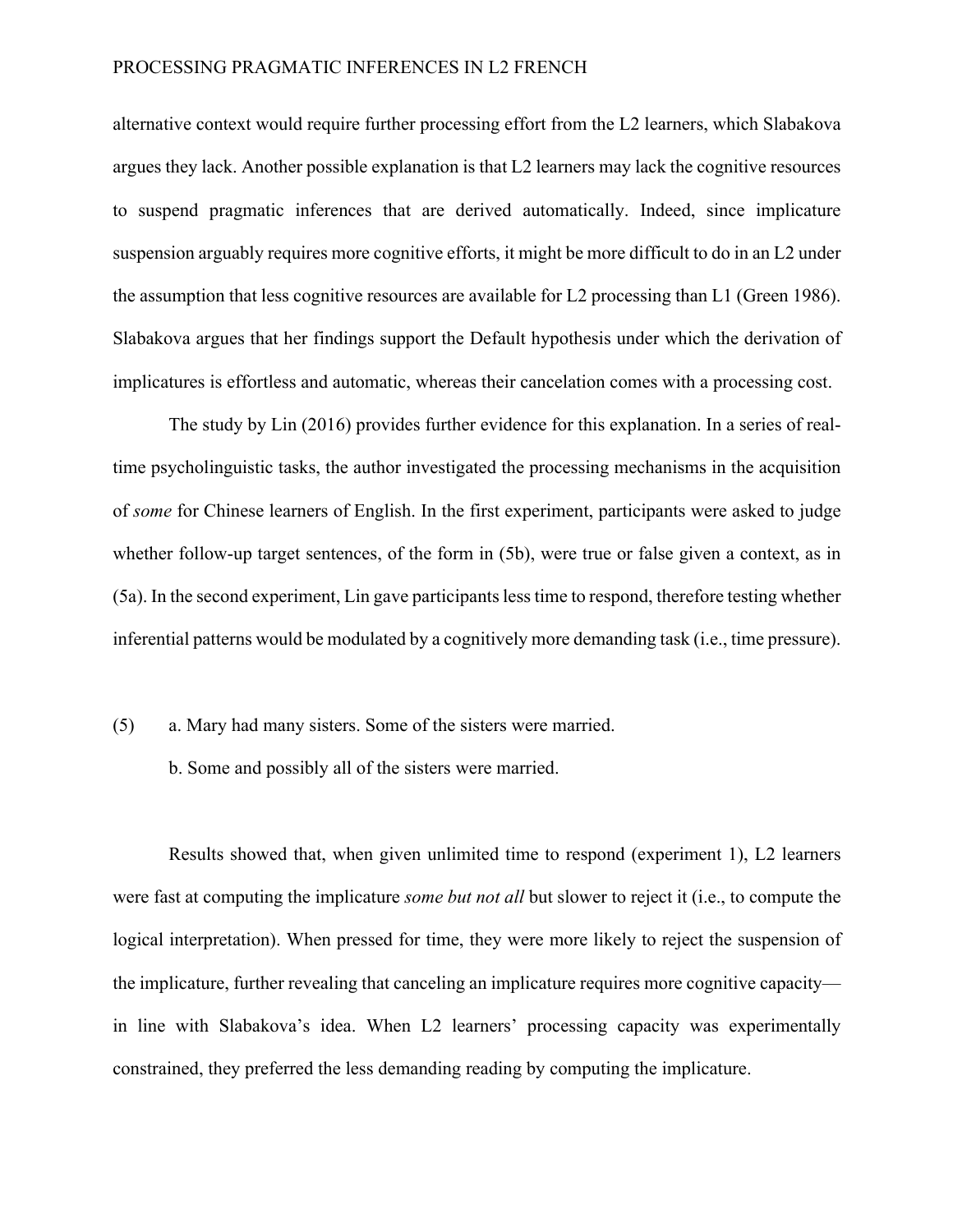## PROCESSING PRAGMATIC INFERENCES IN L2 FRENCH

In sum, this overview of the existing literature on L2 acquisition of the implicatures associated with the scalar term *some* in various languages suggests that generating the implicature does not pose difficulties to L2 learners, but what seems challenging is suspending it.

Finally, Destruel and Donaldson (2017) examined the exhaustive inference in declarative *c'est-*clefts in L2 French, using an offline forced-choice task in which participants had to select a continuation for three sentence types (canonicals, clefts or exclusive sentences) which they deemed appropriate. They found uncovering entirely nativelike performance among the most advanced learners, with cleft sentences being continued by and large with a moderate continuation, such as "yes, and…" or "yes, but…," suggesting that exhaustivity in clefts was interpreted as less categorical or less robust than with exclusives.

The experiment presented in section 3 provides further evidence supporting this tendency. It expands on prior work by testing the exhaustive inference associated with French cleft sentences; an inference that has been rarely studied to date in the L2 literature. In addition, it addresses the need for further research in L2 acquisition on the computation of pragmatic inferences by examining online data.

# **2.3 French clefts: function, interpretation, processing and L2 acquisition**

Both in English and French, it is widely assumed that clefts signal focus, meaning that the clefted element evokes alternatives that are relevant for the interpretation of the sentence (Rooth 1992; Krifka 2008). Thus, in (1b) *C'est Camille qui boit un martini*, the focus element is *Camille* and the congruent (explicit) question is of the form *Who is drinking a martini?* Several authors note, however, that French relies more heavily on clefting due to prosodic constraints on the sentence initial position (Hamlaoui 2007; Carter-Thomas 2009; Bourns 2014), making clefts the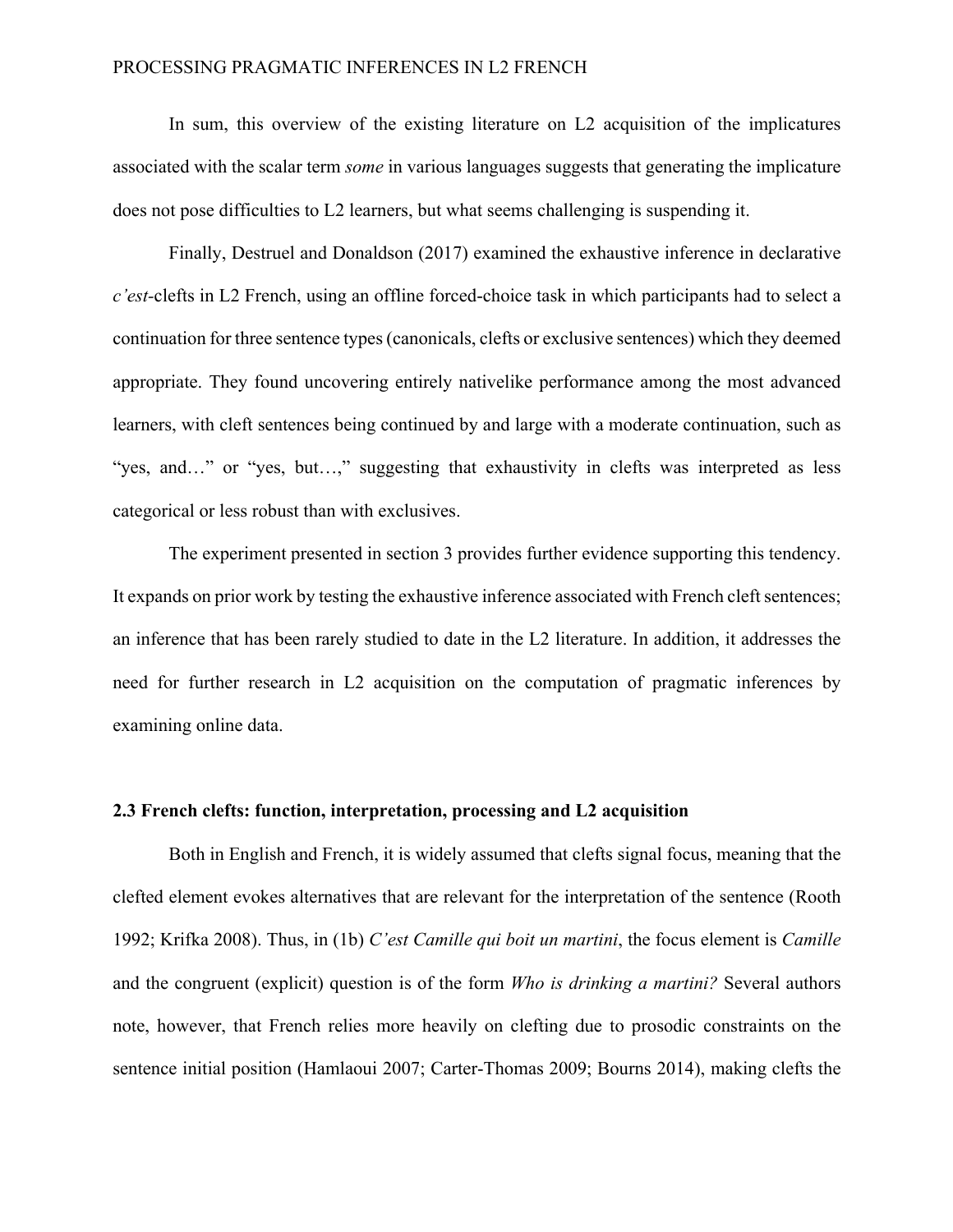default strategy to answer subject focus. Pragmatically, clefts are also known to associate with a specific inference, exhaustivity, whereby the clefted element is interpreted as if under the scope of an exclusive expression like 'only' (Horn 1981; Clech-Darbon et al. 1999; deCat 2007). Yet, recent studies provide data that suggest that there are differences in the strength and systematicity of the exhaustive inference in the two languages. In their study, Destruel and DeVeaugh-Geiss (2018) used a sentence-picture verification task in which English and French native speakers (NSs) saw a series of pictures that either violated or supported an exhaustive interpretation. Pictures violated exhaustivity if, out of four characters, there was more than one depicted as performing the action encoded by the predicate, and supported it if exactly one was doing so. After each picture, participants heard a sentence in one of three forms; cleft, exclusive or canonical. They were asked to judge whether the sentence they heard appropriately described the picture (i.e., 'true') or not ('false'). Their reaction times were recorded. Results show that French clefts are less strongly exhaustive than their English counterparts and are processed faster in contexts that do not support the inference. Specifically, in contexts that violated exhaustivity, even though English NSs commonly accepted clefts as appropriately describing the picture (59%), they do so to a significantly lesser extent than French NSs (76%). But accepting clefts comes at a cost in English: English NSs were found to be significantly slower to say that clefts appropriately described the picture when it violated exhaustivity compared to rejecting it. The authors argue this finding is in line with a Default view of implicatures under which these inferences are taken to arise automatically: In English, the exhaustive inference in clefts is quickly present after the trigger appears—accepting clefts is costly because of the need to go through (a potential second processing step of) the suspension of the unsupported inference. In contrast, processing times for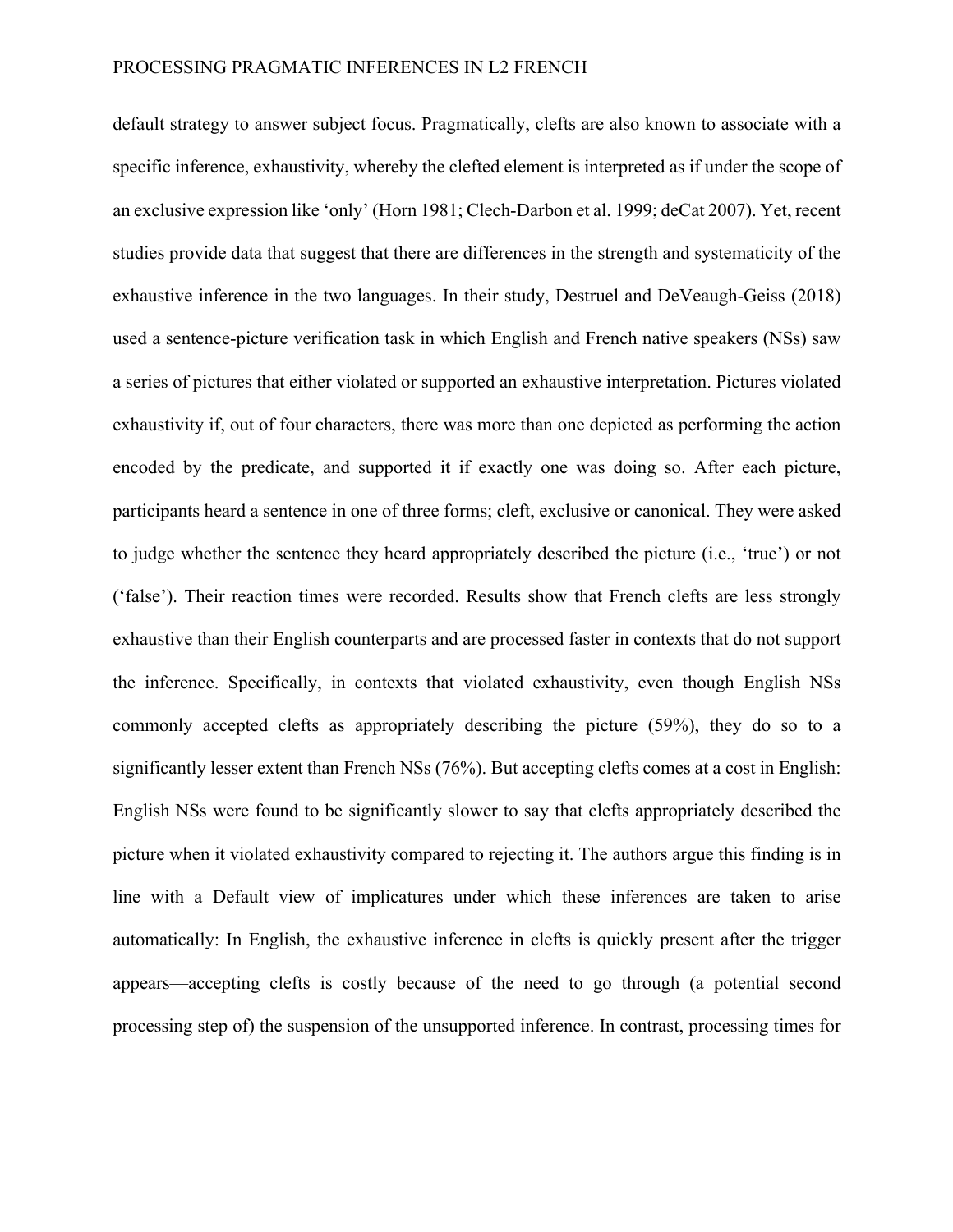French NSs showed no significant difference, that is, clefts were accepted quickly in nonexhaustive contexts.

Finally, several studies have examined the L2 acquisition of French clefts, and more specifically their emergence in focus contexts. Yet, these have produced differing results. On the one hand, earlier work such as Trévise (1986), Barning (1997), Watorek (2004) and Bartning & Hammarberg (2007) all find that clefts are acquired quite late and that learners with as many as six years of classroom instruction still exhibit infelicity in the production of these forms. On the other hand, Donaldson (2012) and Reichle and Birdsong (2014) report no significant differences between L2 learners and NSs—the learners appropriately produced and understood clefts in contexts that licensed narrow focus. To date, Destruel and Donaldson (2017) is the only study that investigated the L2 acquisition of the pragmatic properties of French *c'est*-clefts. The authors found that the high and (to a lesser degree) the intermediate-proficiency groups exhibited interpretation patterns comparable to French NSs. This was taken as evidence against the Interface Hypothesis (Sorace 2011), suggesting that L2 learners can indeed achieve native-like proficiency for a phenomenon that lies at the syntax-pragmatics interface.

In sum, from an L2 perspective, this short comparison of English and French clefts indicates that there may be limitations for learners since a 1:1 mapping between form and interpretation is not quite straightforward—the input might be misleading.

## **3. The present study**

The present experiment involves a single sentence-picture verification task for which two dependent variables were recorded, truth-value judgments (TVJ) and response times (RTs). It tested three types of sentences, *c'est*-clefts, sentences that lexically encode the exhaustivity (i.e.,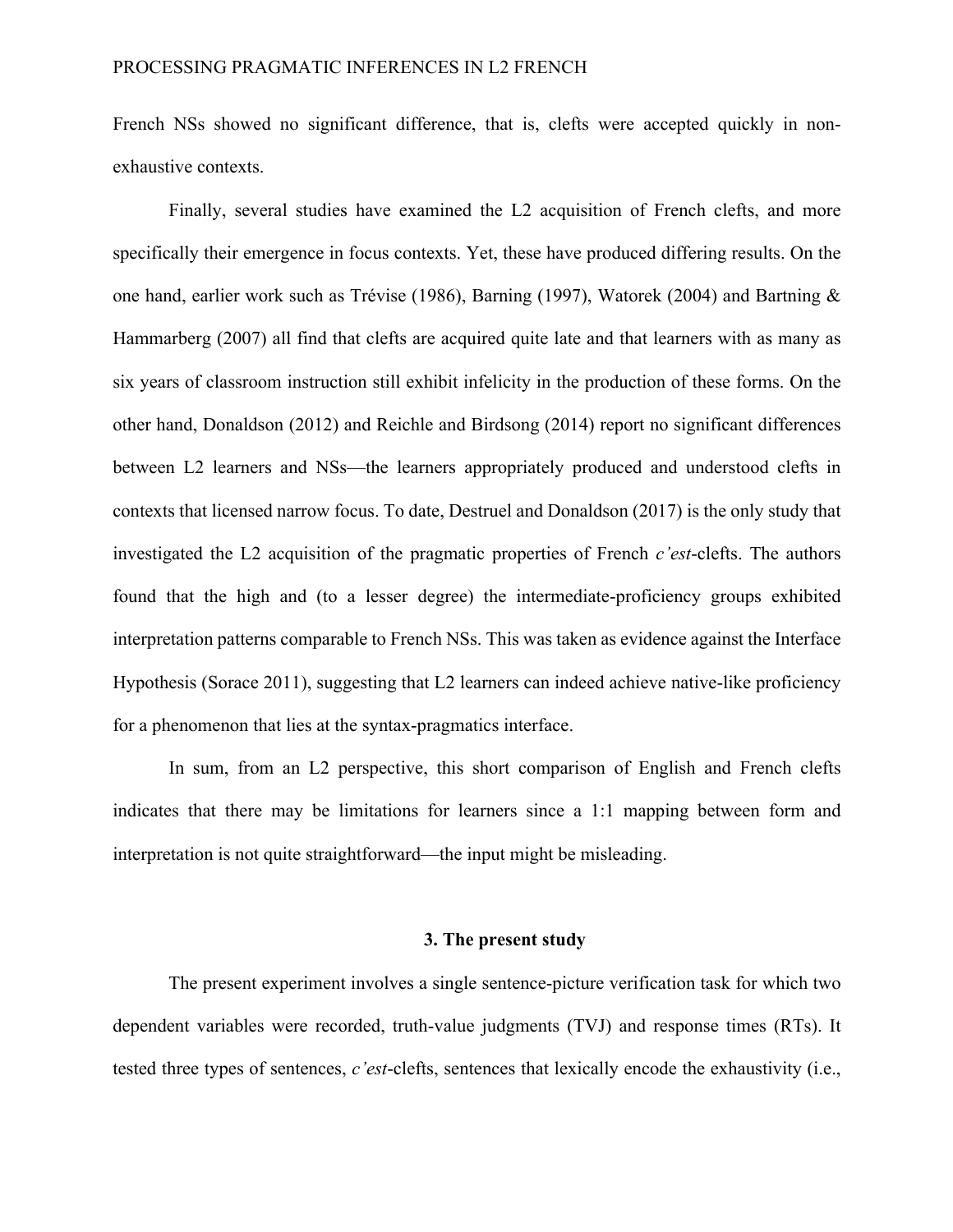exclusive sentences) and those that do not (i.e., canonical SVO sentences). The design is directly taken from Destruel & DeVeaugh-Geiss  $(2018)$  – although it does not differ from this previous study methodologically, the present study expands on it by testing L2 learners of French. The specific research questions are as follow:

(6) Can L2 learners be native-like in the domain of clefts' exhaustive inference calculation and processing in French?

(7) What is the role of proficiency in L2 offline and online behavior, especially for *c'est*-clefts?

As discussed in section 2, despite both conveying exhaustivity, English and French clefts do so to a different degree. Native speakers differ in their underlying processing mechanisms; only English NSs show delays when having to suspend the exhaustive inference. Thus, the learning task for L2 learners in the present experiment involves transferring the supposedly universal inference computation mechanism from the L1. If Slabakova (2010) is correct and L2 learners do lack the cognitive resource to suspend pragmatic inferences, L2 learners should be slower at accepting clefts in non-exhaustive contexts. Moreover, if proficiency and exposure also play a role on inferential behavior, learners who are more proficient and have had more exposure to native French input should be more likely to pattern like French NSs, i.e., to be faster at suspending exhaustivity in clefts.

# **3.1 Participants**

The two control groups include the data from English and French native speakers taken from Destruel and DeVeaugh-Geiss (2018). The English native group, ENSs for short, ( $n = 64$ ; 40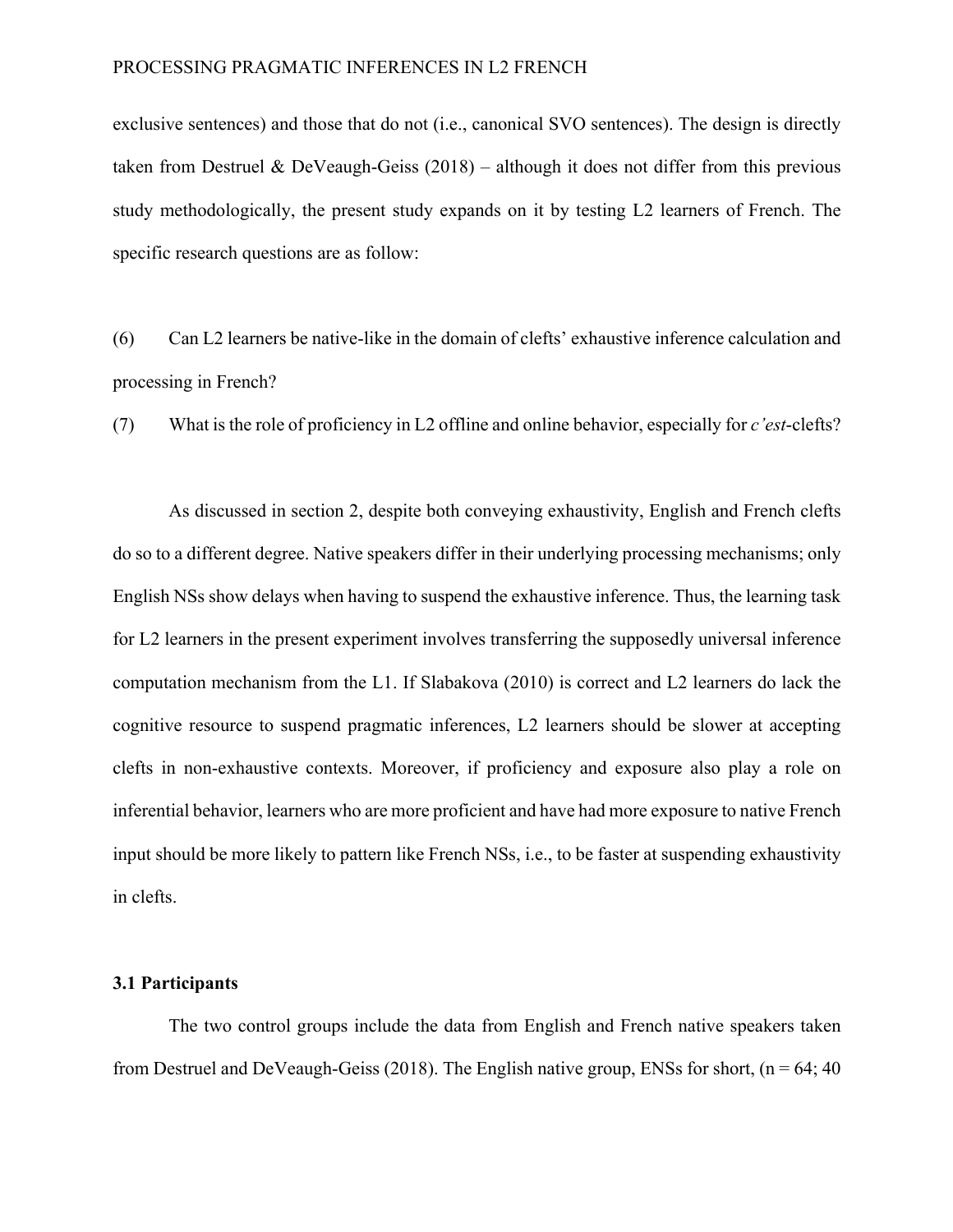females, age range 18-21 years old) consisted of undergraduate students enrolled in a first semester language class at a Midwestern university. The French native group, FNSs for short, ( $n = 64$ ; 35 females, age range 18-45 years old) included 89% of undergraduate students and 9% of graduate students in a university in Southern France, as well as 2% of young professionals working as staff at the university. All native speakers were monolingual speakers, had little knowledge of the other language tested.

The L2 speaker group tested in this study includes a total of 67 L2 learners of French (35 females). The participants received either monetary compensation or extra credit towards their class grade. Participants were recruited based on the age of onset: All were L1 English native speakers who started learning French as an L2, after adolescence, either in high school or at the university level (mean age of acquisition  $= 16.3$  years old, range  $= 15-20$  years old). Furthermore, in order to tap into different proficiency levels, L2 learners were recruited from different sources. First, I recruited undergraduate college students, all majors or minors in French at a Midwestern university ( $n = 30$ , 19 females; age range 20-24, mean = 22.2 years). All had completed their entire education in the U.S and were enrolled in upper-division French courses at the time of testing. Only 8 had studied abroad, 5 of them having taken part in a summer program (2 months) and 3 having spent a full academic year in France (9 months). Second, I recruited graduate students in French literature MA and Ph.D. programs at a Midwestern university ( $n = 12$ , 8 females; age range 25-29, mean = 26 years). Of these students, 6 reported having spent time in France (average =  $1$ ) year). All had studied French for 6 to 10 years (average  $= 7$ ). Finally, I recruited professionals residing in the United States who reported using French regularly in their profession ( $n = 10, 7$ ) females; age range 42-57, mean = 52.4 years)—of which 9 had spent time in France (average = 3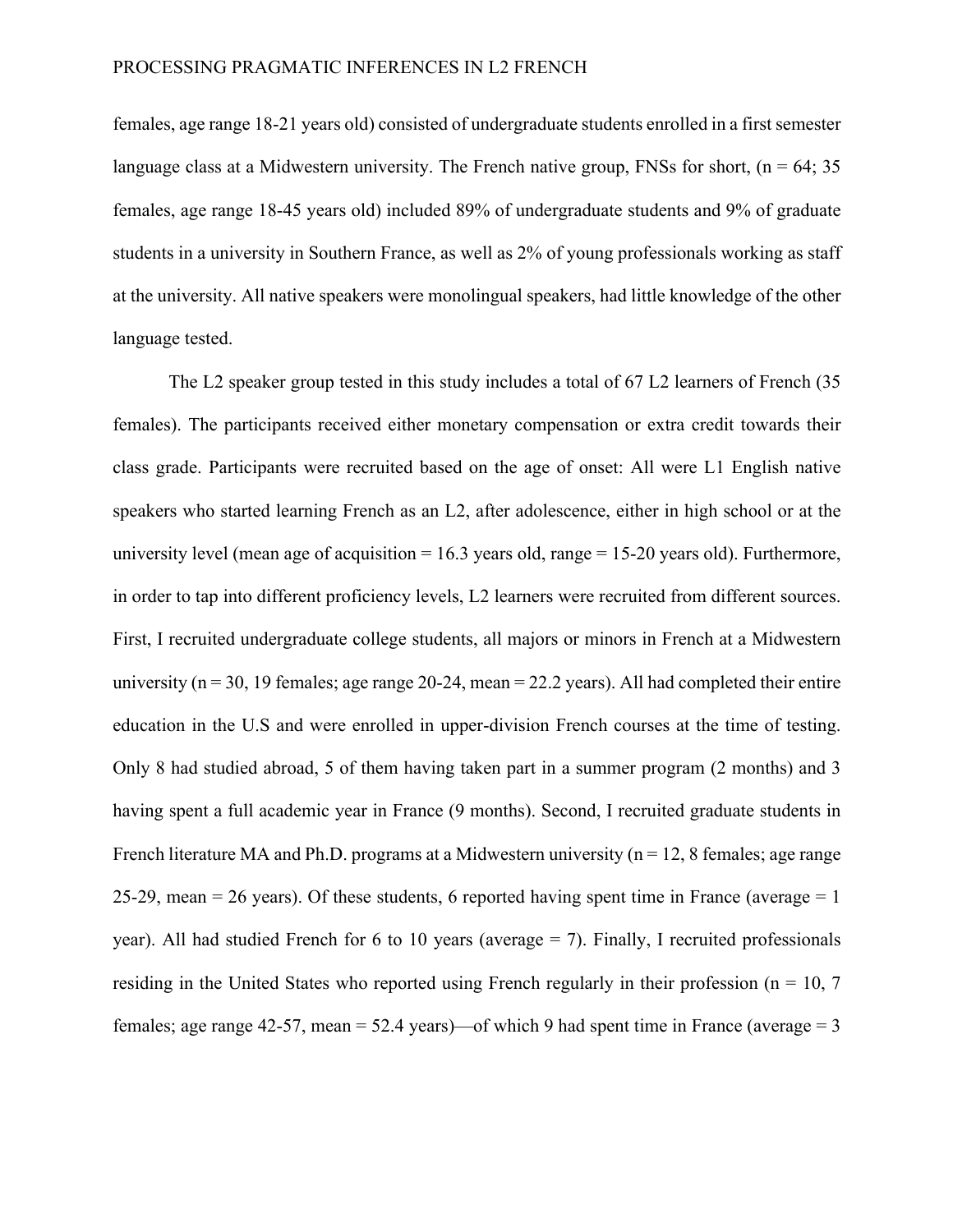years)—and expatriates who resided in France at the time of testing ( $n = 15$ , 5 females; age range 39-55, mean  $= 43.7$  years; average time spent in France  $= 12$  years).

#### **3.2 Pretests**

#### *3.2.1. Proficiency test*

To avoid conflating experience or institutional level with L2 proficiency (see Tracy-Ventura, McManus, Norris, & Ortega, 2014)*,* L2 speakers completed an independent proficiency test; the cloze-test found in Tremblay's (2011). This test consisted of a non-technical French newspaper article in which 45 out of 314 words were blanked. Thus, the maximum score possible was 45/45. The scoring protocol was borrowed from Tremblay (2011) and the cutoff points used were taken from Destruel & Donaldson (2017) since uniform cutoff points for the test have not yet been established and agreed upon in the literature (Tremblay, personal communication, 2015). Moreover, the L2 speakers tested in this study differed from those in Tremblay in at least two respects. First, the L2 speakers I tested had overall a higher proficiency level. For instance, the highest score in Tremblay's lowest group was 13/45 whereas the lowest score in this participants' pool was 16/45. Second, I was interested in a more fine-grained distinction of the speakers with high level of attainment—distinguishing between advanced and highly advanced (or near-native) proficiencies—given that several studies suggest that there are subtle linguistic properties that seem to be acquired by L2 learners only beyond advanced proficiency levels (Hopp 2009, Slabakova et al. 2012).

Given the scoring scheme adopted, three proficiency groups emerged: (i) a beginner group  $(n = 20)$  that included the L2 speakers with scores of 26 or lower; (ii) an intermediate group (n =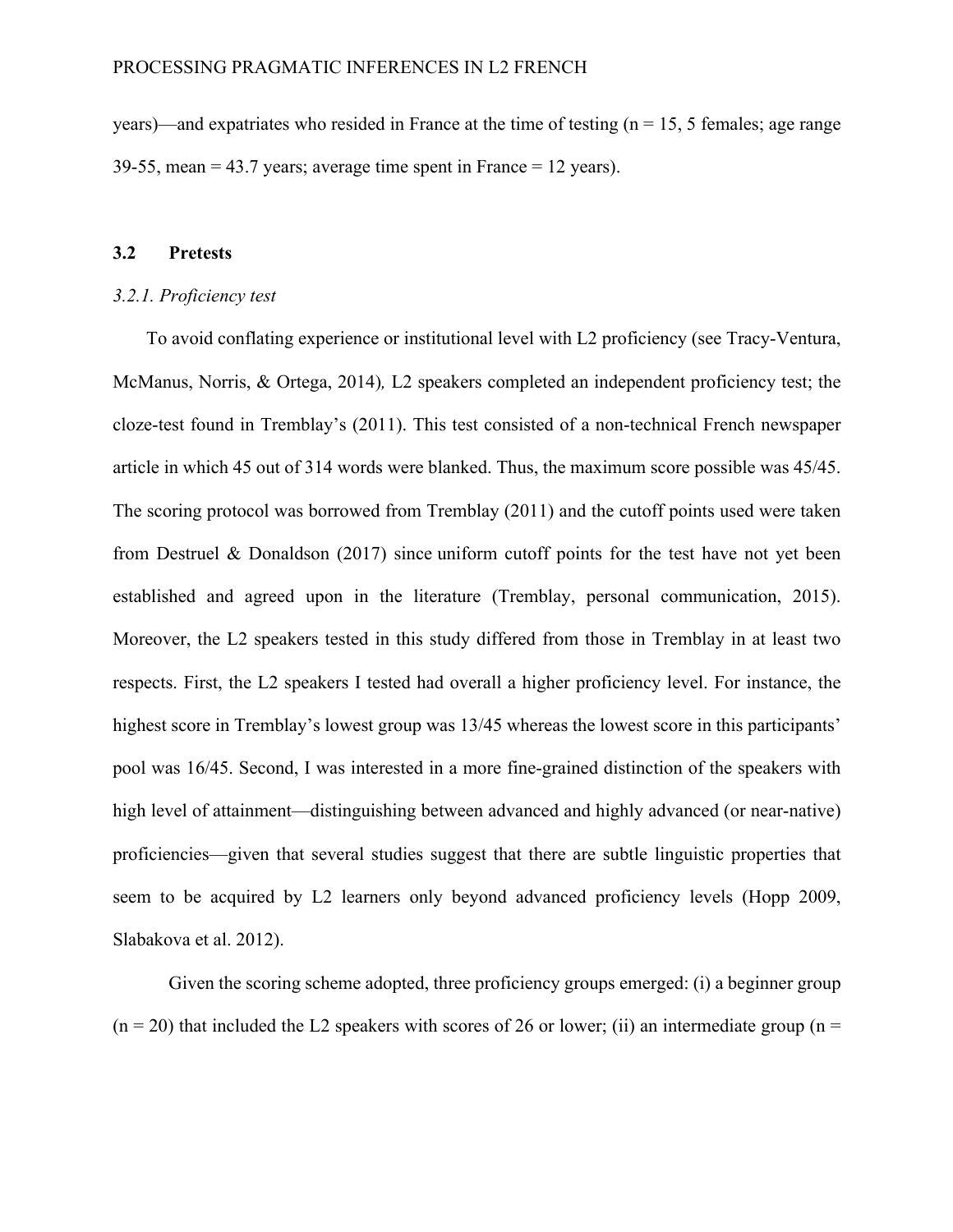25) that included the L2 speakers with scores between 27 and 36; (iii) an advanced group ( $n = 22$ ), with L2 speakers who scored 37 and above.

We shall note that the French native speakers did not take this proficiency test and were instead given a default 45/45 score. An anonymous reviewer correctly remarks that this is a potential shortcoming, which I will discuss in section 5.

# *3.2.2. Biographical questionnaire*

Prior to the main task described hereafter, all L2 speakers completed the Bilingual Language Profile (BLP) questionnaire (Gertken, Amengual & Birdsong 2014), provided to participants in their L1 (i.e., English). This questionnaire is a biographical information survey that provides a general linguistic profile through self-reports taking into account multiple dimensions: Age of acquisition of the L1 and L2, frequency and contexts of use, competence in different skills, and attitudes toward each language. Table 1 reports the results of this information crossed per proficiency group, as defined by Tremblay's cloze test.

#### <INSERT TABLE 1 ABOUT HERE>

# **3.3. Main task**

# *3.3.1 Materials*

This sentence-picture verification task (replicated from Destruel & DeVeaugh-Geiss, 2018), included two within-subject factors. Participants saw a picture in one of the following four conditions (Figure 1):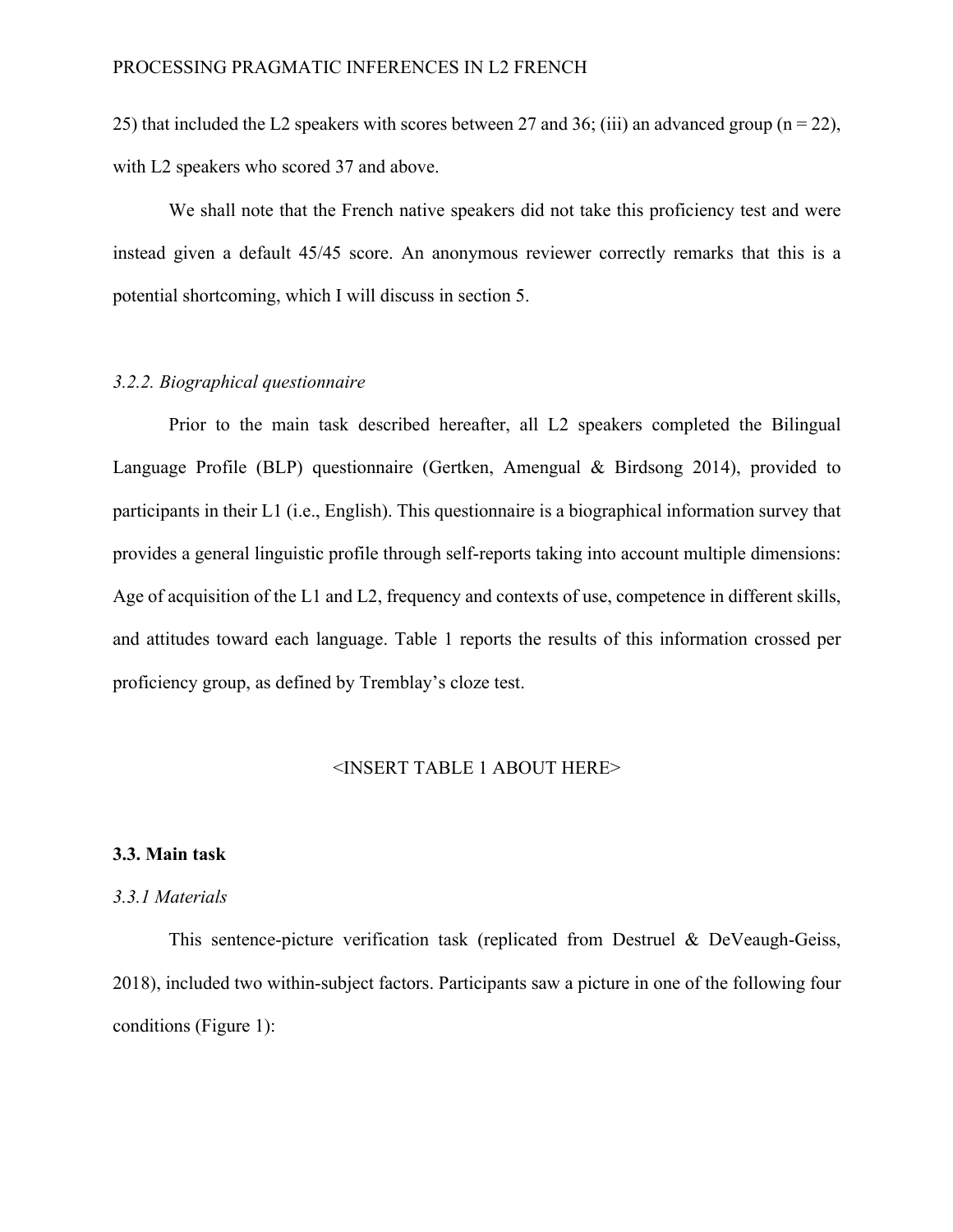- 'Wrong'(Figure 1a): none of the four characters depicted has the property described by the predicate.
- '–Violation' (Figure 1b): only one character has the property asserted in the sentence, supporting the exhaustivity inference that 'no one other than x has property Z'.
- '+Violation' (Figure 1c/1d): at least one alternative character is also performing the described action. This is the condition of interest since it violates exhaustivity.

All pictures included four characters of roughly the same size, color, and shape (unless otherwise required by the descriptive adjective in the sentence). In order to avoid recognition effects, the location of the target character was counterbalanced across the four positions in the picture.

# <INSERT FIGURE 1 ABOUT HERE>

The second factor was the form of the sentence participants heard, illustrated in (8): A cleft, exclusive or SVO sentence with prosodic focus (see Appendix A for all test items).

| (8) | a. It's a $[BLOND]_F$ baby who is shaking a rattle.             | Cleft condition     |
|-----|-----------------------------------------------------------------|---------------------|
|     | C'est un bébé [blond] $_F$ qui secoue un hochet.                |                     |
|     | b. Only a [BLOND] F baby is shaking a rattle. $\frac{1}{15}$    | Exclusive condition |
|     | Seul un bébé [blond] $_F$ secoue un hochet.                     |                     |
|     | c. A [BLOND] $_F$ baby is shaking a rattle.                     | SVO condition       |
|     | Un bébé [blond] <sub>F</sub> secoue un hochet. $\frac{1}{25}$ ] |                     |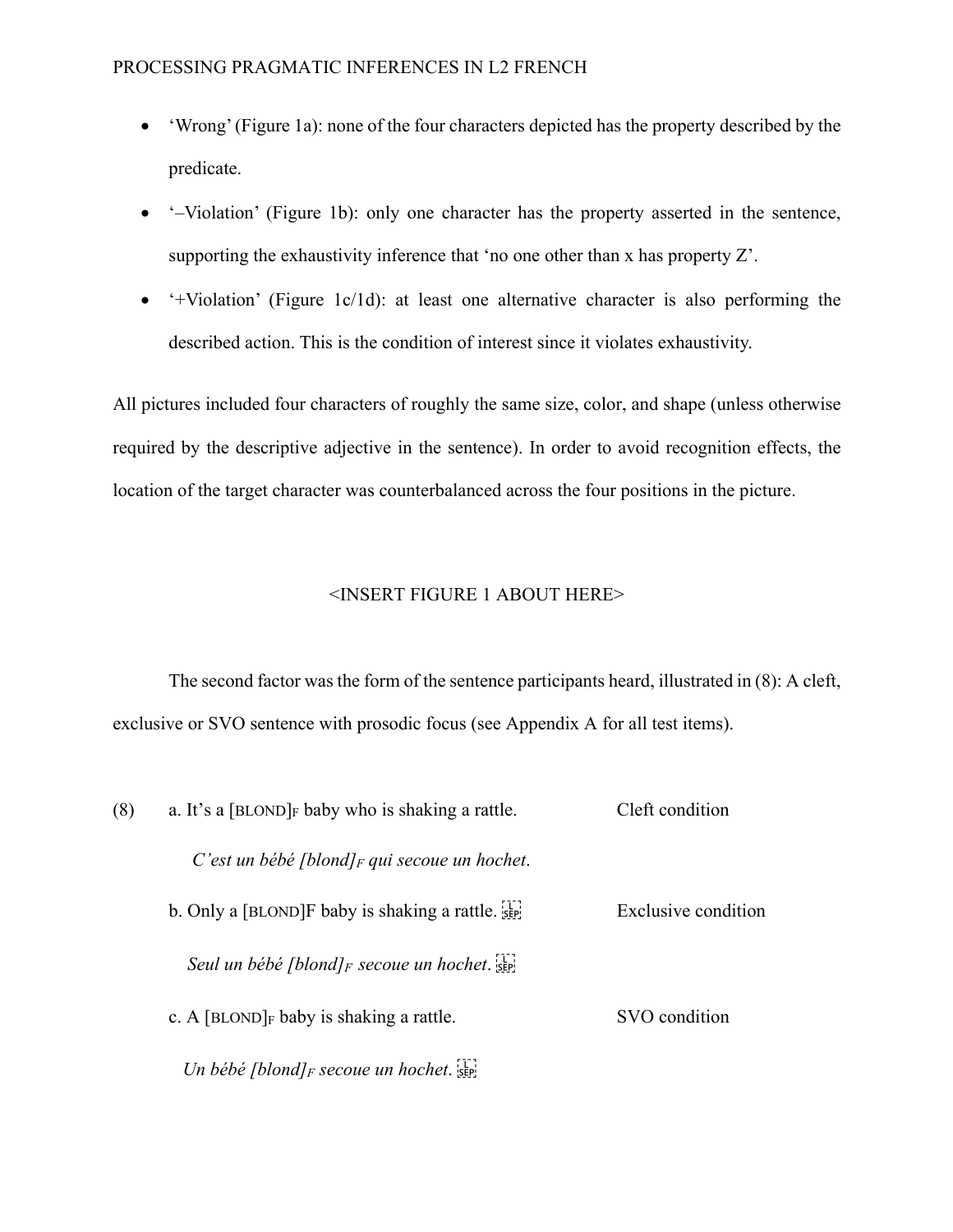All the sentences were designed including the same basic constituents, i.e., the indefinite article  $un(e)/a'$ , a descriptive adjective, a [+human] subject noun, a transitive verb and a [animate] object. The clefted element was always the grammatical subject, and therefore the focus element was always a descriptive adjective that qualified this grammatical subject. The desired informational structure and intonational pattern were achieved by recording all items, by a French adult native speaker, prior to the experiment in a sound-proof booth. The experimenter (also a native French speaker) interacted with the native speaker by asking the congruent wh-question of the form 'Which x did Z?' that triggered each test item (e.g., 'Which baby is shaking a rattle?' for example 8 above).

We note a potential issue with the test items which relates to the form of the indefinite article. Indeed, in French, the indefinite article *un/une* has the same lexical form as the numeral 'one'. If results show that participants interpret the stimuli as strictly exhaustive, it will be difficult to decide whether they did so because of the meaning they attribute to the sentence structure itself, or because of the fact that they interpreted the sentence as meaning 'exactly one x' due to the indefinite. To alleviate this potential issue, the experimenter debriefed all L2 participants following the main task, asking them whether they had interpreted the indefinite as the numeral 'one'. No participants had.

For each of the three sentence forms, I created 40 lexicalizations, therefore 40 different scenes for the pictures (e.g., 'blond baby shaking rattle' was one). In addition to the 40 experimental items, I created 40 fillers (consisting of other non-canonical structures such as definite descriptions and passives, all with focus on the adjective), and randomized the total into eight experimental lists (due to the two types of +violation pictures) via a 2 x 3 Latin square design.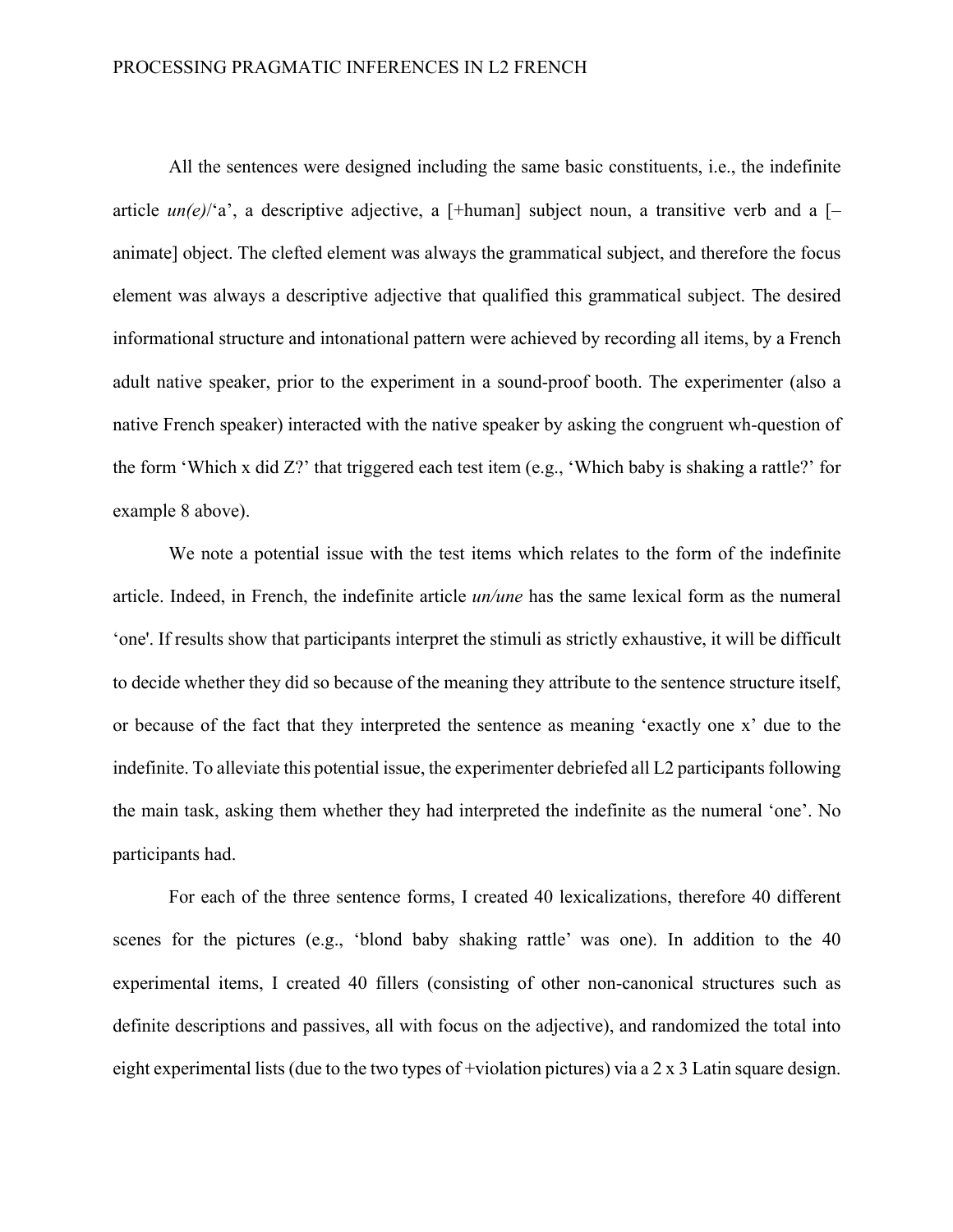# *3.3.2 Procedure*

All L2 participants completed the main task in a quiet room using the stimulus presentation software SuperLab Pro 4.5 (Cedrus Corporation, USA). Before the experiment began, they saw a training session that consisted of two practice trials. On every trial, participants looked at a single centrally-located picture displayed on the computer screen for 2000ms, after which they heard the stimuli in a set of headphones. The picture remained on the screen as the sentence finished playing. Participants were asked to judge as fast and accurately as possible whether the sentence they heard appropriately described the picture seen by pressing a 'true' or 'false' button (counterbalanced) on a USB Response Pad (RB-530). Truth-value judgments (TVJ) and response times (RTs) were recorded. Between each trial, a white screen appeared for 2500ms. Figure 2 illustrates how the procedure unfolded and what the RTs analyzed correspond to. Overall, the entire experiment lasted between 40 and 55 minutes.

## <INSERT FIGURE 2 ABOUT HERE>

# *3.3.3 Data preparation and Analysis*

RTs were analyzed from the offset of the audio stimulus (sentence) since sentence duration varied across sentence conditions, thus allowing to directly compare RTs. Furthermore, because participants were permitted to execute their response at any point after the sentence started playing, they could have in principle responded immediately after the onset of the adjective (e.g., 'blond') without considering the rest of the sentence; analyzing RTs from the offset of the sentence also allowed to exclude results from participants who may have been guessing or anticipating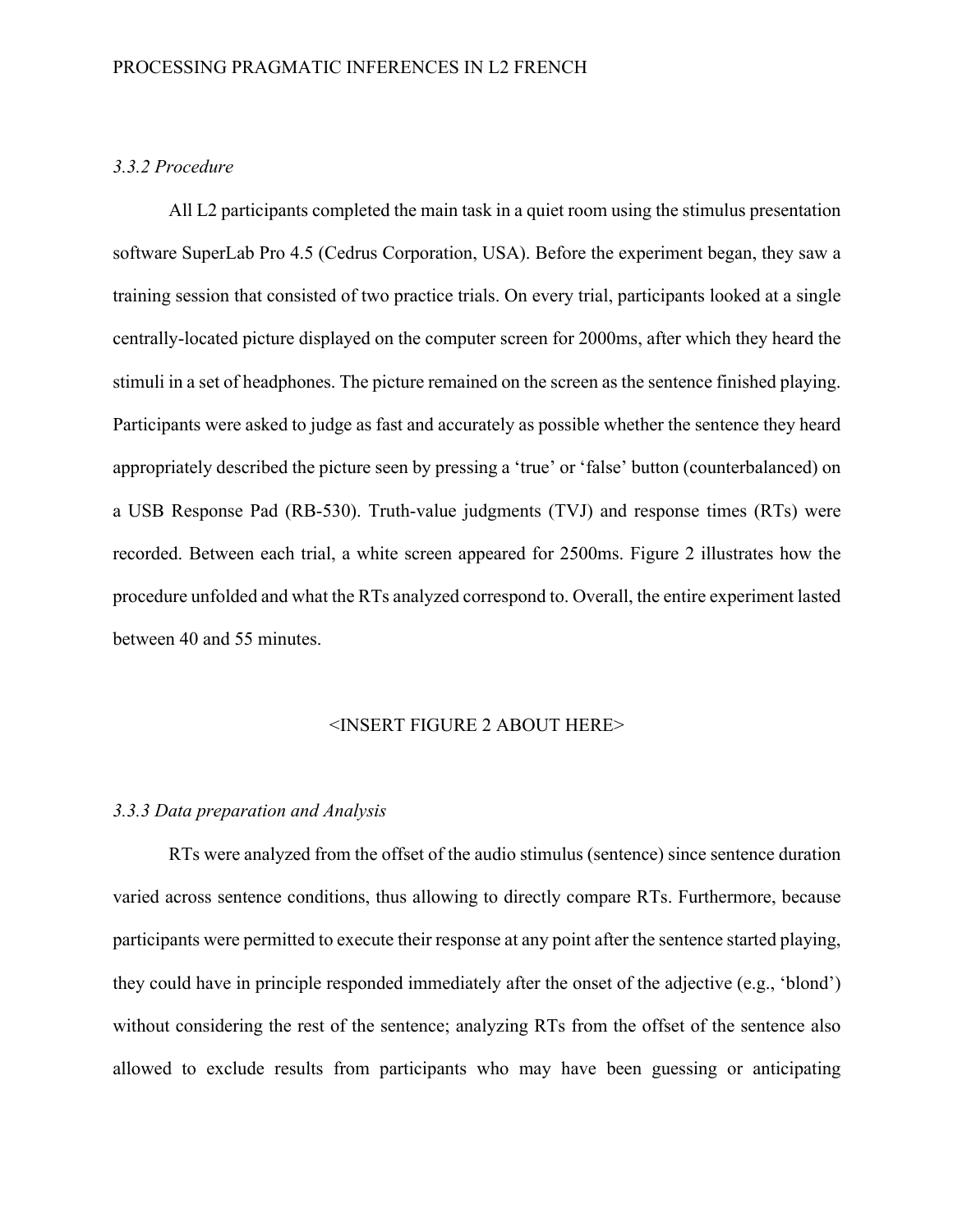heuristically what the end of the sentence might be. Any response made while the sentence was still playing was removed from the final analysis, which represented than 0.4% of the data analyzed. All RT data were log-transformed in order to improve normality and reduce the impact of skew due to, e.g., fatigue or sequential effects (Whelan, 2008). Although response times were measured for all picture conditions, I only present results for the '+violation' picture (the condition of interest) for two reasons: First, there are no particular predictions for the RTs of the other picture types, and second, it is difficult to make a meaningful comparison for the TVJ across picture types due to complete separation (0% acceptance rate) in the 'wrong' condition for clefts.

Given the recommendation in Bates et al. (2015), I report on results from generalized linear mixed-effects models used to analyze the binary TVJ data (estimates, standard errors, *z*-values, and *p*-values), which was coded as ('true':1, 'false': 0). Linear mixed-effects models were run for the continuous RT data (estimates, standard errors, and *t*-values, with any *t*-value above |1.96| considered statistically significant at *p* <.05). Data was first analyzed by language group, based on whether participants were native speakers or L2 learners, and then I refined the analysis by looking at proficiency (treated as a continuous variable based on the results from the cloze test, with French native speakers assigned a max value of 45). Sum-coding was used for the two fixedeffects sentence form (clefts being coded as baseline level, -1) and language group (FNSs being coded as the baseline level, -1). All analyses were implemented using the *lme4* library in the R environment (GPL-2| GPL-3, v.3.3.3) (R Core 2017). In all cases, a maximal model was initially constructed, that included random intercepts and by-participant and by-item random slopes (the two random-effect factors), as well as all the relevant fixed effects and their interactions. If this model failed to converge, the random effect structure gradually simplified by first removing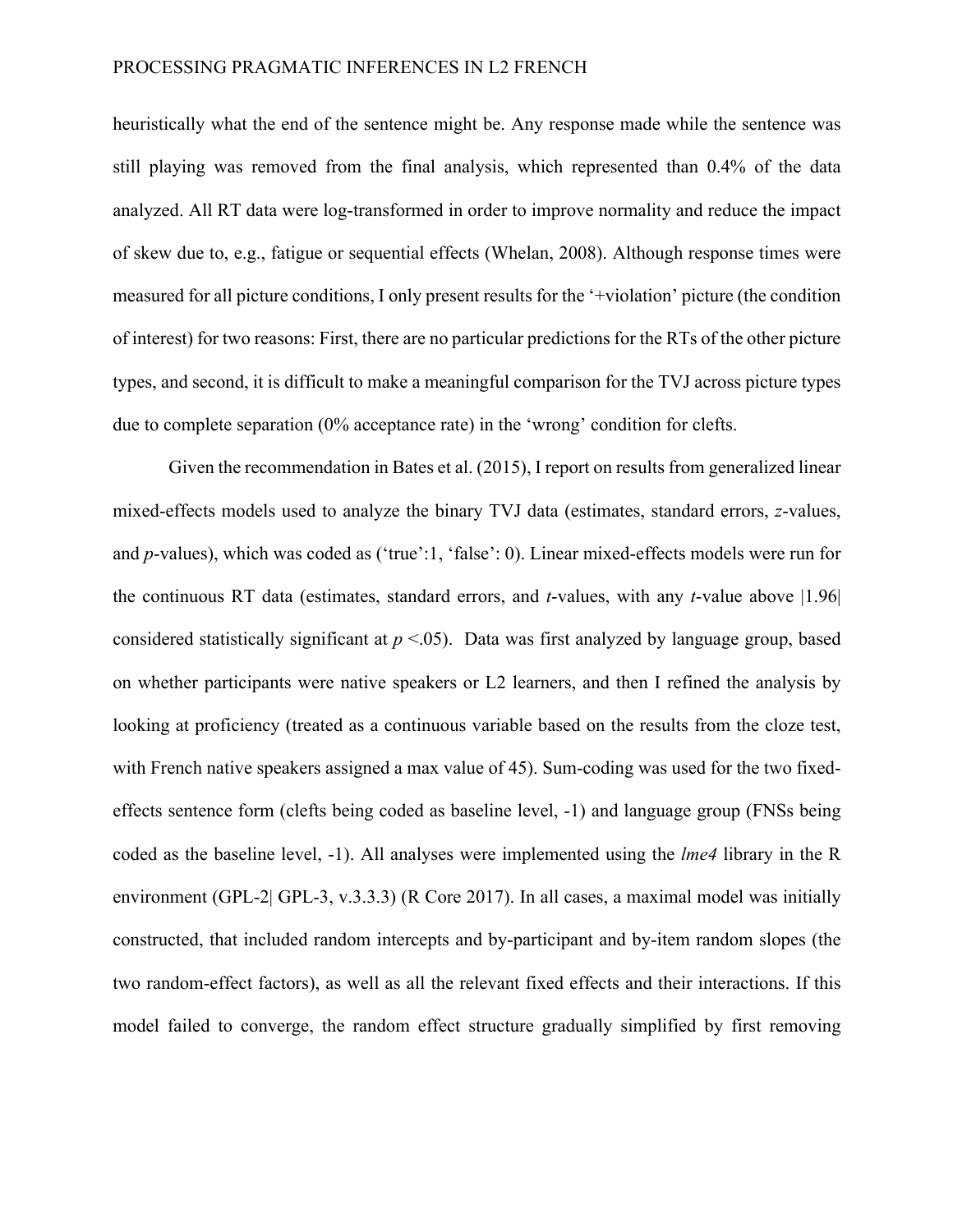interaction terms and the main effects. The results reported correspond to the model with the maximal RES that converged.

## **3.4 Results**

#### 3.4.1 Truth-value judgments data

Table 2 reports on the percentage of 'true' responses for each picture condition and each sentence form, for both native groups and L2 speakers (collapsed for proficiency). The low rates of acceptance for all sentences in the 'wrong' condition, along with the high rates of acceptance in the '–violation' condition indicate that all participants, regardless of group or proficiency, were engaged in the task.

#### <INSERT TABLE 2 ABOUT HERE>

Turning to the condition of interest ('+violation'), all groups display a similar trend: clefts are accepted as correctly describing non-exhaustive pictures, and this to a higher degree than exclusives but to a weaker degree than SVO sentences. In L1 French though, the descriptively higher number of 'true' TVJs (76%) in addition to the lack of statistical significance found when comparing clefts to SVO is compatible with *c'est-*clefts being merely weakly exhaustive, and having weaker exhaustive effects compared to their English counterparts (59%). L2 learners, despite remaining closer to their L1 peers than to the French norm (63% vs. 59% and 76% respectively of 'true' responses given for clefts in '+violation' pictures), are overall able to cancel the exhaustive inference when the context does not support it  $-$  they can provide logical answers, i.e., judging clefts to be compatible with the meaning that 'x and possibly someone else Zed'.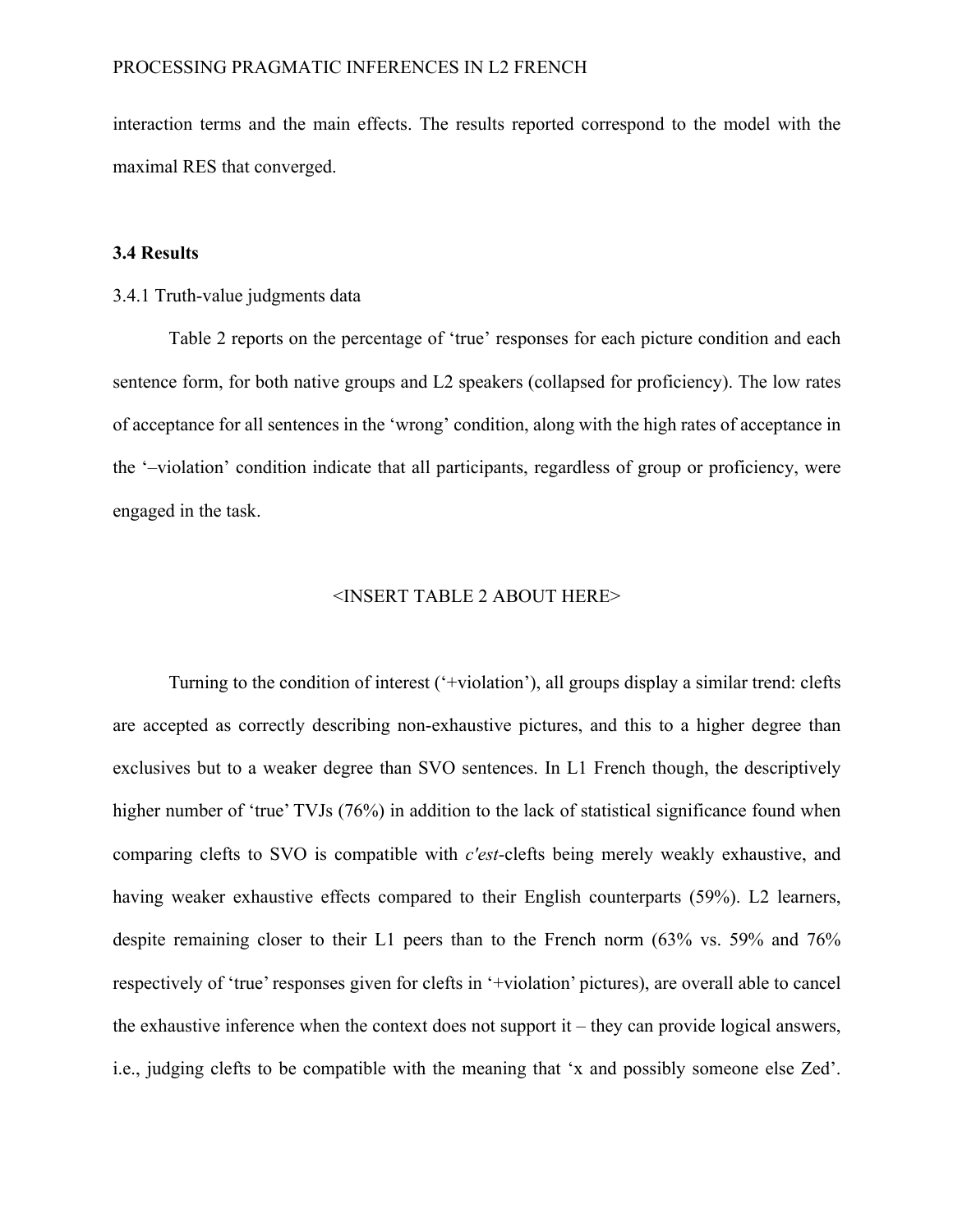## PROCESSING PRAGMATIC INFERENCES IN L2 FRENCH

Crucially, this also shows that L2 learners do not take clefts to semantically encode exhaustivity, yet they associate a stronger exhaustive inference with clefts than with plain, canonical structures. This is a welcome result as it aligns with the findings in Destruel & Donaldson (2017), further showing that L2 learners recognize clefts as being no more than pragmatically exhaustive.

Statistically, Table 3 contains model coefficients for the generalized linear mixed-effect model predicting the binary TVJ data from the two fixed-effects language group and sentence form, and their interaction (Mod1 =  $TVJ \sim$  SentenceForm\*LangGroup). Results show no effect of sentence form when comparing clefts to SVO but a main effect when comparing clefts to exclusives. There was a main effect of language group both when comparing FNSs to L2 learners and FNSs to ENSs. Finally, the two significant interactions found suggest a reliable difference between L1 English and L1 French clefts. When looking at follow-up analyses for between-groups comparisons on specific sentence types, results further reveal no significant effect of language group between ENSs and FNSs, and between FNSs and L2ers, in the exclusive condition  $(\beta = 1.22, \beta)$  $SE = 0.11$ ,  $z = 0.46$ ,  $p < .5$  and  $\beta = 1.38$ ,  $SE = 0.15$ ,  $z = 0.32$ ,  $p < .5$ , respectively), but significant differences in the cleft condition ( $\beta$  = 1.29, SE = 0.109,  $z$  = 3.26,  $p$  < .001 for ENSs vs. FNSS, and  $\beta$  = 1.03, SE = 0.14, *z* = 4.03, *p* < .001 for FNSs vs. L2ers).

#### <INSERT TABLE 3 ABOUT HERE>

Refining the investigation by proficiency, a descriptive analysis of the results in Table 4 points to a split between the beginner group on the one hand, and the intermediate and advanced group on the other hand, with the beginner group seemingly driving the difference in rate of cleft's acceptability in the '+ violation' condition. Indeed, the beginner L2 learners perform close to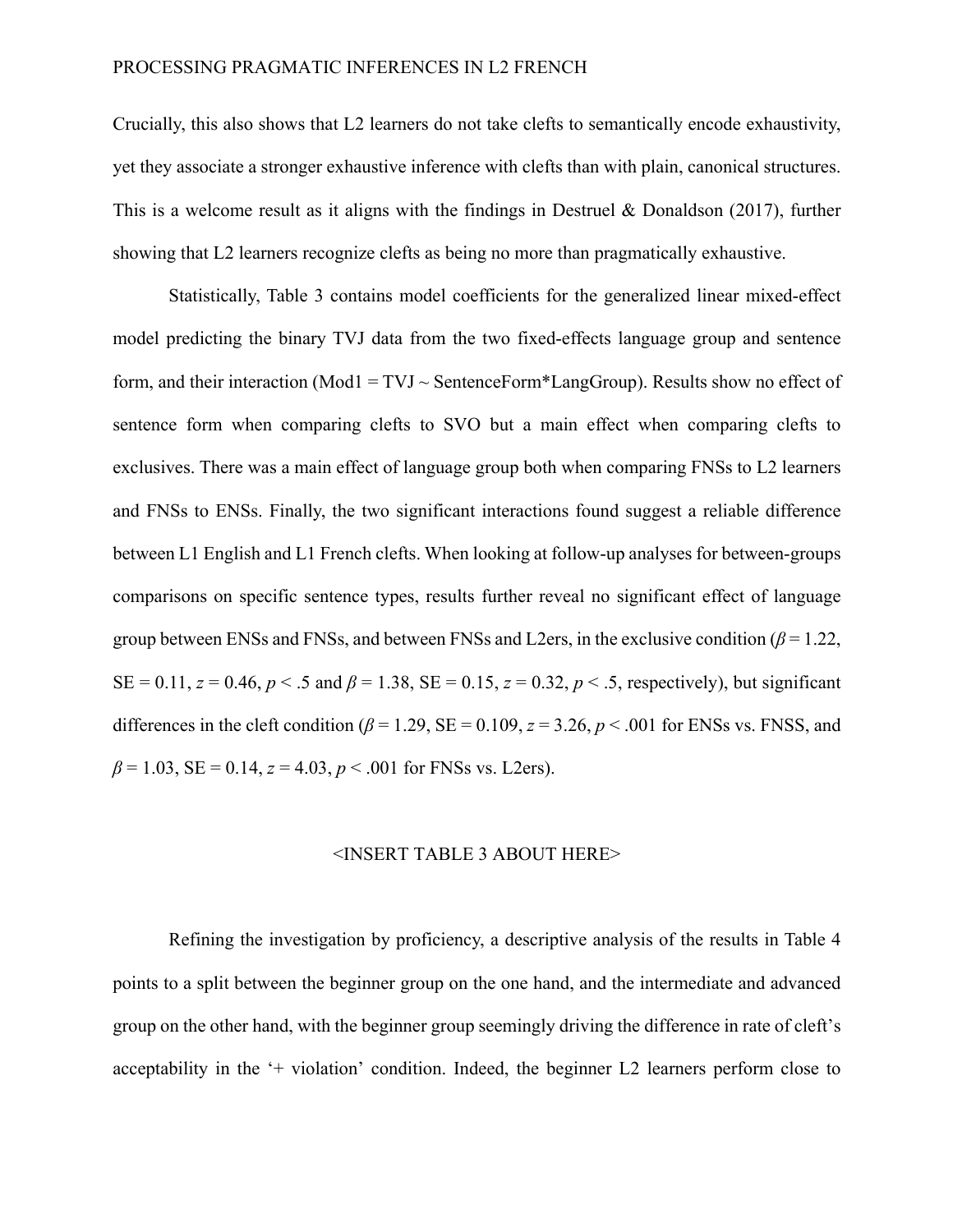chance when judging clefts in that pictorial context. In contrast, the other two groups align with the trend observed in French NSs – they take clefts to be acceptable at a higher rate (67% and 74% respectively) than the English NSs do (59%), i.e., they derive exhaustivity less often.

#### <INSERT TABLE 4 ABOUT HERE>

Statistically, I ran a generalized linear mixed-effect model only on the data for L2 learners and FNSs. The model tested the effect of sentence form (sum coded for the three levels) by proficiency (analyzed as a continuous variable) on the TVJ given. Results revealed a main effect of sentence form when comparing clefts to exclusives ( $\beta$  = 1.74, SE = 0.17, *z* = 4.16, *p* < .001) but not when comparing clefts to SVO ( $\beta$  = 1.65, SE = 0.12,  $z$  = 1.53,  $p < 0.21$ ). There was also a main effect of proficiency ( $\beta$  = 0.82, SE = 0.14,  $z$  = 3.91,  $p$  < .001) and an interaction between the two predictors ( $\beta$  = 0.51, SE = 0.11,  $z$  = 3.67,  $p$  < .001) – proficiency was positively correlated with acceptance of clefts in non-exhaustive contexts.

# *3.4.2 Response Times*

Recall that RTs were analyzed from the offset of the target sentence until the time when participants pressed the T/F button to indicate their judgment. Figure 3 illustrates the results aggregating true and false responses in the '+violation' condition for all language groups. When exhaustivity did not hold, ENSs and L2 learners showed a delay when making judgments for clefts in comparison to the other two sentence forms – this is not the case with FNSs.

#### <INSERT FIGURE 3 ABOUT HERE>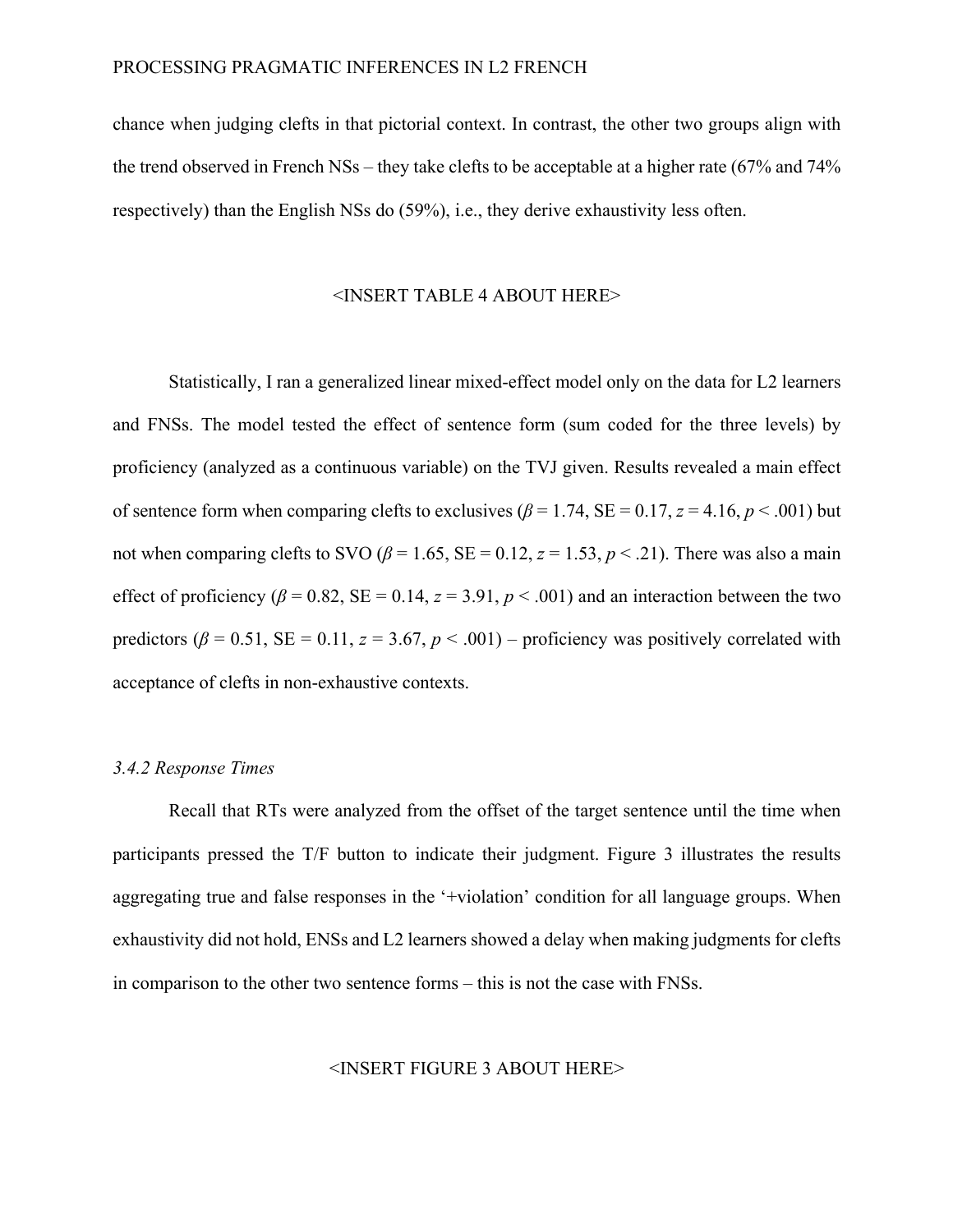These observations are statistically corroborated: Table 5 reports on the results from the linear mixed-model regression that predicted log RTs from sentence form by language group. Clefts hinder processing only in ENSs and L2 speakers, suggesting a significantly different processing behavior from the French native norm in these two groups. There were two significant interactions between sentence form and language group when comparing clefts to exclusives but not to SVO. This is further suggested by between-group comparisons. Indeed, when running follow-up analyses on the data for clefts, there is a significant effect of language group between FNSs and ENSs ( $β = 2.74$ , SE = 0.21,  $t = 5.27$ ,  $p < .001$ ), and between FNSs and L2ers ( $β = 2.17$ ,  $SE = 0.15$ ,  $t = 3.38$ ,  $p < .001$ ), which is not the case in the exclusive condition ( $\beta = 1.37$ ,  $SE = 0.04$ ,  $t = 0.47, p < .5$ , and  $\beta = 1.04$ , SE = 0.11,  $t = 0.73, p < .5$ ).

#### <INSERT TABLE 5 ABOUT HERE>

Does proficiency play a role, and does processing exhaustivity in clefts remain subject to vulnerability in L2 speakers, especially those at the highest level of attainment? Visual inspection of Figure 4 reveals two important things. First, exclusive sentences are processed similarly across the three L2 proficiency groups, suggesting that even at the lowest level, semantic exhaustivity does not pose a problem. Second, for clefts, RTs continuously decrease with proficiency, with the beginner group displaying a much longer delay compared to the other L2 groups, and even more so compared to the two native groups. In the highest group, RTs for clefts remain greater than those in French NSs, but faster than the English NSs. These observations unveil a developmental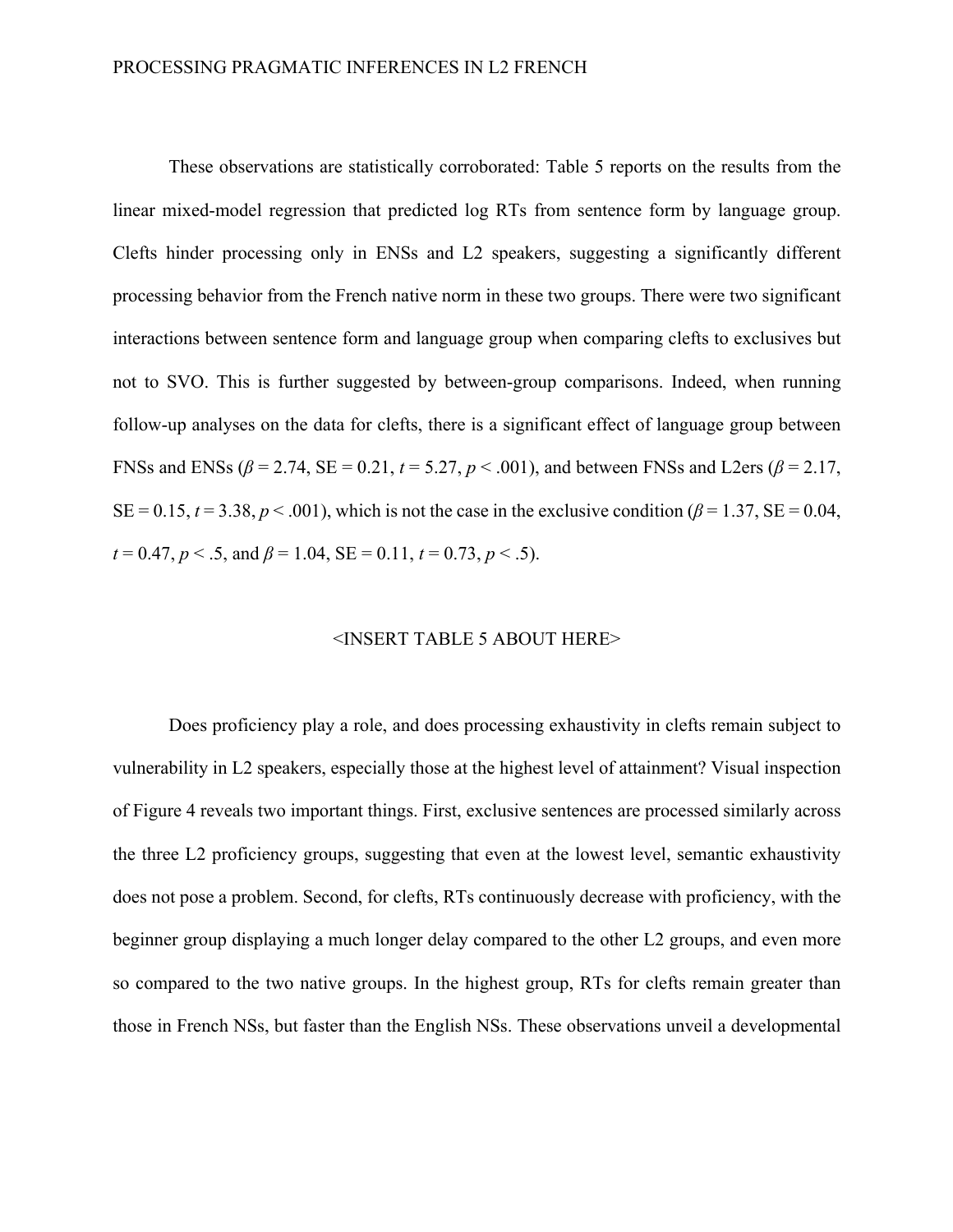sequence whereby L2 learners are gradually becoming faster at accepting clefts as appropriate in contexts that go against the exhaustive inference they convey.

#### <INSERT FIGURE 4 ABOUT HERE>

Statistical analysis of the data upholds these descriptive findings: A linear mixed-effect regression model predicting RTs from proficiency and sentence form on the data for L2 learners and FNSs in the '+violation' condition yielded a main effect of proficiency ( $\beta$  = 0.08, SE = 0.05, *t*  $=$  -3.72,  $p \leq 0.001$ ), suggesting an overall decrease in delay positively associated with higher proficiency; a main effect of sentence form when comparing clefts to exclusives ( $\beta$  = 0.13, SE = 0.17,  $t = 5.76$ ,  $p < .001$ ) but not to SVO sentences ( $\beta = 0.09$ , SE = 0.11,  $t = 1.61$ ,  $p < .16$ ); and only one significant interaction ('SentFormExc:Proficiency',  $\beta = 0.12$ , SE = 0.14,  $t = 2.47$ ,  $p < .001$ ).

To gain a better understanding of the source of the delay associated with clefts when exhaustivity is violated, I refined the analysis by looking at whether RTs were affected by the truth-value judgment made. Figure 5 reveals that, unlike for FNSs, ENSs and L2 learners show a difference in true vs. false judgments; these participants took much longer to provide a 'true' judgment, suggesting that rejecting clefts is quick but what seems costly is the suspension of the pragmatic inference in contexts that do not support it. I entered TVJ and language group as fixedeffect predictors in a mixed-effects logistic regression model predicting RTs for clefts in '+violation' pictures. Results revealed a main effect of TVJ ( $\beta$  = 0.05, SE = 0.14, *t* = 2.76, *p* < .001)., and a main effect of language group when comparing ENSs ( $\beta$  = 0.28, SE = 0.26, *t* = 4.32, *p* < .001) and L2 learners ( $\beta$  = 0.22, SE = 0.15, *t* = 3.83, *p* < .001) to FNSs. Finally, the two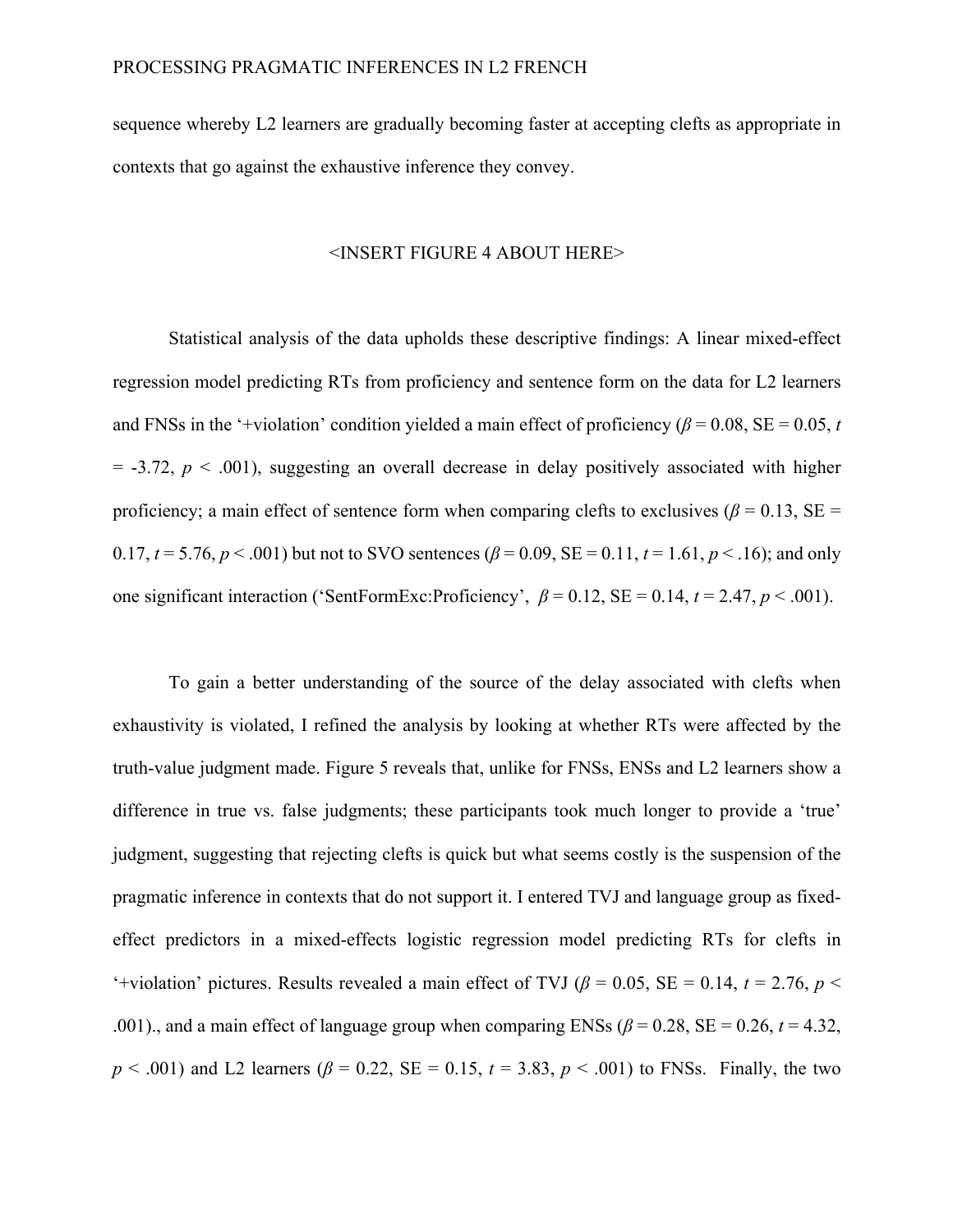interactions between the predictors were significant (TVJ:LangGroupENS:  $\beta = 0.23$ , SE = 0.12, *t*  $= 5.11, p < .001$ , and TVJ:LangGroupL2:  $\beta = 0.38$ , SE = 0.21,  $t = 4.86, p < .001$ ).

#### <INSERT FIGURE 5 ABOUT HERE>

Here as well, proficiency seems to have an effect: Figure 6 indicates that TVJ is affected by proficiency, with most of the RT delay in L2 learners being attributable to lower proficiency learners. Nevertheless, even at the most advanced level, L2 learners still display a delay in accepting clefts (selecting 'true' responses) when the pictorial context violates exhaustivity.

## <INSERT FIGURE 6 ABOUT HERE>

Statistically, I ran a mixed-effects logistic regression model predicting RTs for clefts in '+violation' pictures from the two fixed-effect predictors proficiency and TVJ and their interaction, and this on the L2 and FNSs data. Results revealed a main effect of TVJ ( $\beta$  = 0.13, SE  $= 0.23$ ,  $t = 3.28$ ,  $p < .001$ )., a main effect proficiency ( $\beta = 0.11$ , SE = 0.22,  $t = 3.47$ ,  $p < .001$ ) and a significant interaction between the two predictors ( $\beta$  = 0.32, SE = 0.25,  $t$  = 2.83,  $p$  < .001). This suggests that, as they get more proficient, L2 learners processing pattern for canceling exhaustivity (or put differently, accepting clefts in violation contexts) becomes more akin to that of FNSs, yet without completely matching the native norm.

# **5. Discussion**

# **5.1 Summary of findings**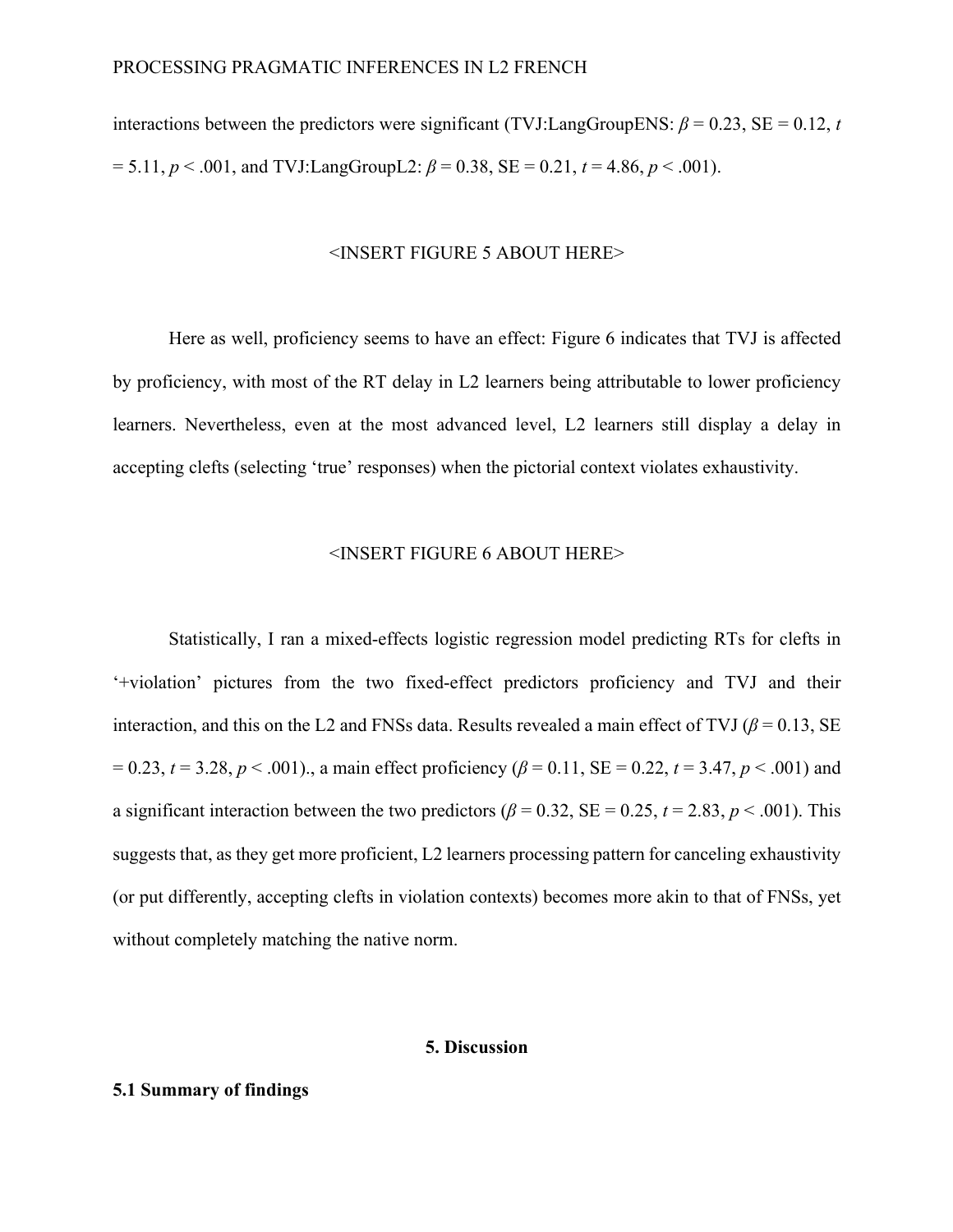## PROCESSING PRAGMATIC INFERENCES IN L2 FRENCH

Before summarizing the results, I ought to briefly discuss a potential limitation that may limit the strength of the inferential statistics and the conclusions drawn from them. As an anonymous reviewer notes, the scoring system for L1 proficiency (i.e., awarding them 45/45 points on the proficiency test as a default) is not quite appropriate – L1ers' scores could actually vary. Moreover, from a theoretical perspective, research in SLA is interested in how L2 proficiency influences nativelike performance. Thus, the inferential statistics on proficiency could have been impacted from this "default" score for L1ers, as roughly half the data (L1 data) are not 'real' data as such, and it is not certain that the significant effects and interactions in proficiency are truly L2 effects. A way to circumvent this worry would be to limit the proficiency analyses to the L2 data.

The results that emerge from the study on native English learners of French are the following. First, considering offline TVJ judgments, results taken overall suggest that, even though L2 learners judge clefts as being acceptable in contexts where exhaustivity is violated, they do so to a lower level than the French natives. But the study further reveals an important role played by proficiency in the ability to understand and derive implicatures, such that low proficiency learners seem mainly responsible for the discrepancy. Indeed, although this group of learners have acquired that clefts are not semantically exhaustive, and differ from exclusives in that respect, they still perform close to chance in contexts that violate exhaustivity. Results from the control condition further show that these 'beginners' have indeed acquired the words, syntactic computation and semantic meaning of the French *c'est*-cleft: they correctly reject clefts in 'wrong' contexts and accept them in contexts that support exhaustivity. Therefore, we can rule out the hypothesis that their poorer performance in '+violation' contexts comes from issues with understanding the cleft structure itself. Or put slightly differently, their lower acceptance rate is not due to a deficient understanding of the semantics of the target sentence due to a gap in their language knowledge.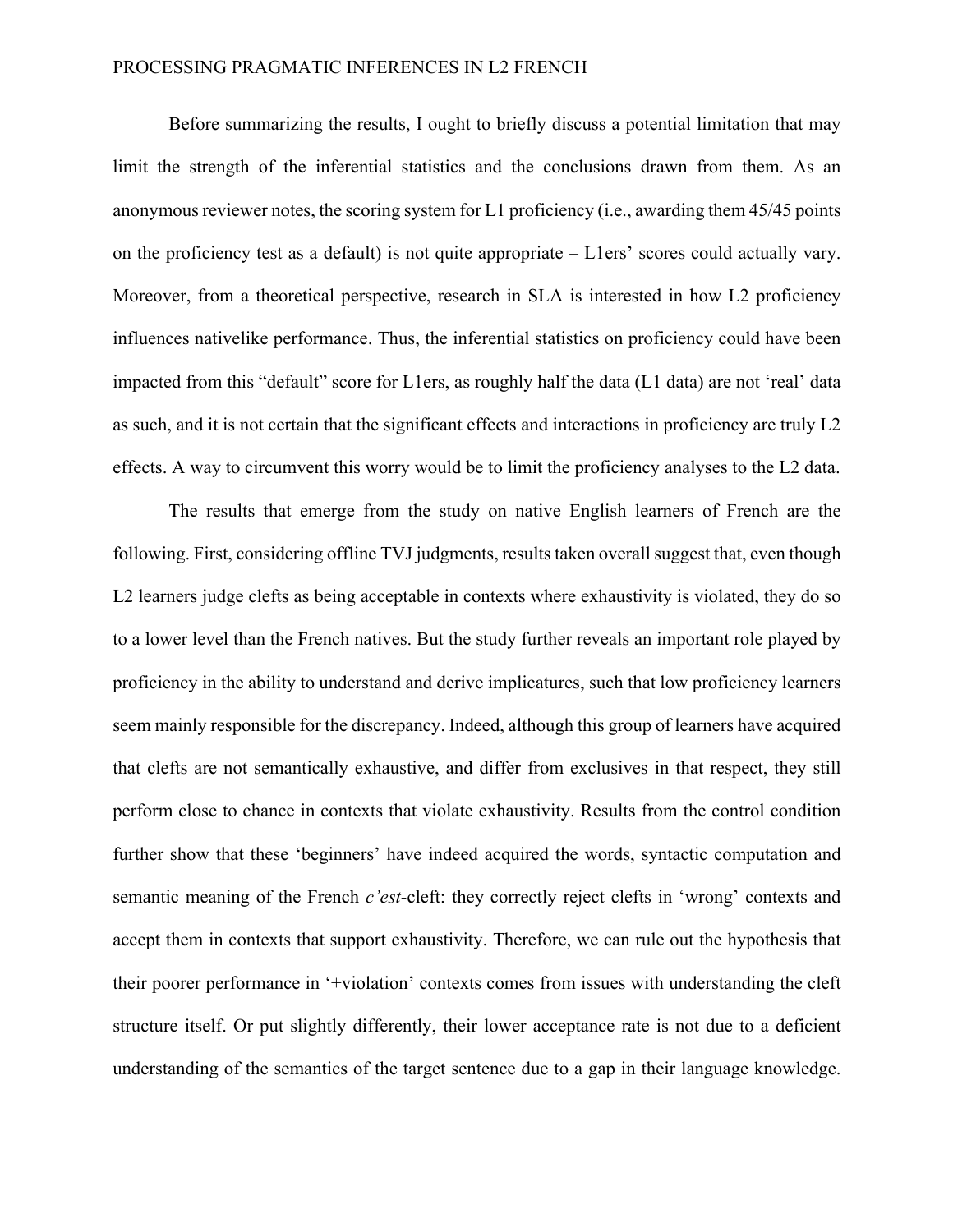Rather, I argue that they have no lexical or grammatical issues with the French *c'est*-cleft, but that the task remains to learn what pragmatic inference they can justifiably draw from this specific word order when it occurs in discourse. This finding parallels findings in past L2 studies, which have shown that L2 implicature interpretation skills are affected especially at early stages of language learning. In a pioneering series of studies, Bouton (1988, 1994) found that there was a significantly lower performance in implicature derivation for different types of implicatures in the non-native group. Similarly, Destruel & Donaldson (2017), who also examine the interpretation of the exhaustive inference in French clefts, find that low-proficiency learners differ from higher groups and the French natives. Interestingly though, the low-proficiency learners in their study attribute a weaker (or even absent) level of exhaustivity to clefts compared to the other groups – contrary to what is found in this study. One potential reason for this divergence might be the task used to test the inference. In their study, Destruel & Donaldson did not include contexts that violated exhaustivity but rather presented participants with three types of continuations to sentences, including clefts, one of which included conflicting information. In the present study, the condition of interest more directly violated exhaustivity, or at least right of the bat, when participants scrutinized the picture before hearing the target sentence. Thus, if exhaustivity arise as a default inference in English, accepting the cleft in such contexts meant that the inference had to be canceled to accommodate for the logical interpretation, which could demand more (processing) resources in the L2.

In the present study, the discrepancy in acceptance rate of clefts improved at the intermediate level and was completely remedied in the highest group – these learners converged with nativelike interpretation. Like many syntax–discourse phenomena (Bohnacker 2010; Donaldson 2011a, b; Sorace & Filiaci, 2006), a nativelike interpretation of exhaustivity involves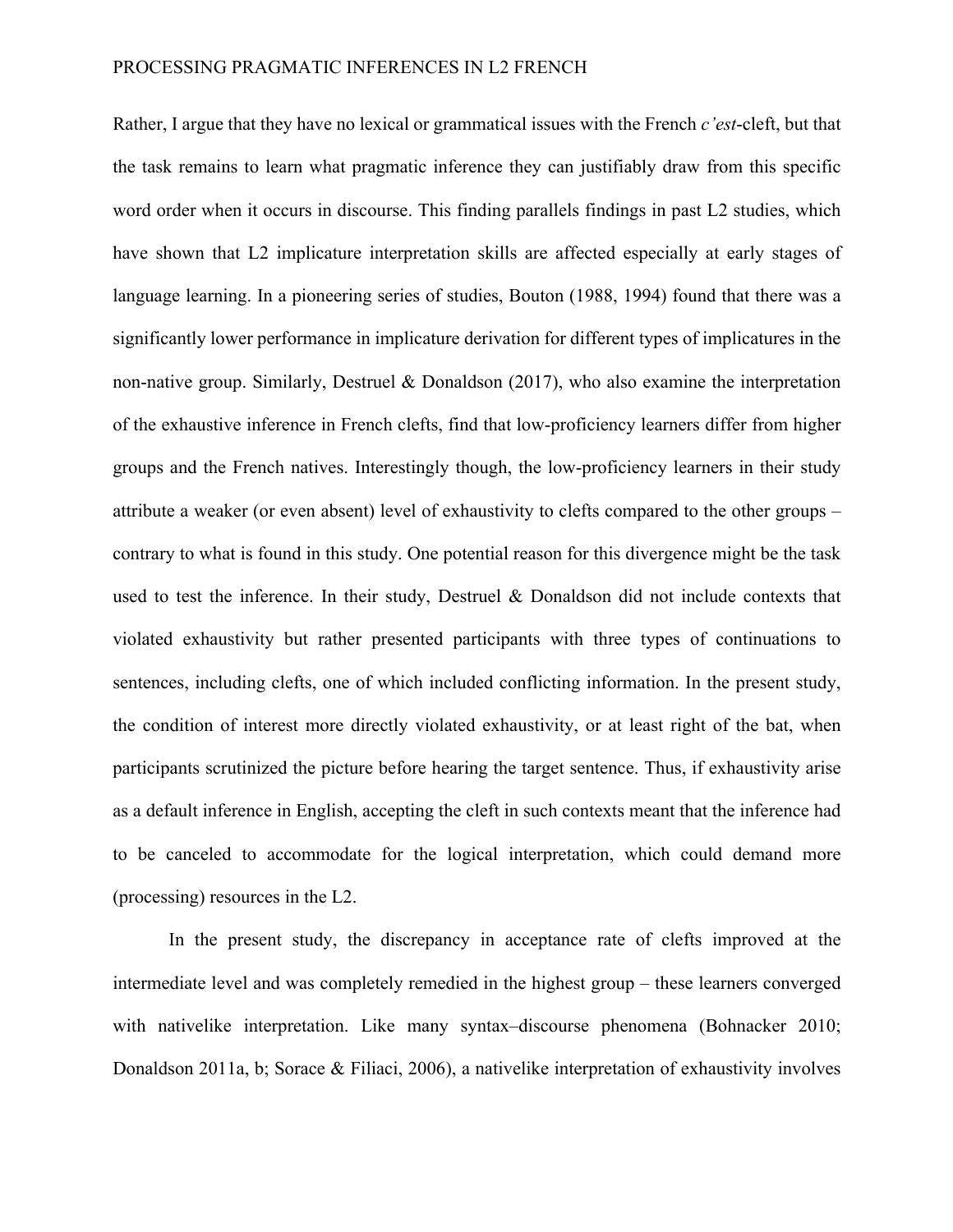preferences rather than absolute constraints, subtleties that are unlikely to be formally taught in a classroom setting but that must be noticed and acquired uniquely from exposure to authentic language. In such input, the L2 learners' target for the *c'est*-cleft is a set of natives' preferences that shows roughly a 76% preference for a non-exhaustive interpretation. The fact that the highest proficiency learners acquired this (far from categorical) preference indicates not only that they are sensitive to natives' interpretive patterns but also that they are able to integrate discoursepragmatic and syntactic information in a nativelike manner. The results from the two higher group are in line with findings in past literature as well. For instance, Taguchi (2008) reports that intermediate-level learners of Japanese have a better ability than those at the elementary level to understand implicatures. Taguchi (2011) also reported that more-proficient learners of English understand implicatures better and faster than lower-level learners. A similar effect was found by Roever (2005) for learners of English for both conventionalized and idiosyncractic types of implicatures. Thus, it seems clear that better language comprehension is positively correlated with the ability to modulate implicature comprehension.

The most novel results in the present study pertain to online computation of the exhaustive inference. Here, results overall show a significant delay for clefts in L2 learners when the pragmatic inference is not supported by the pictorial context, suggesting that clefts do hinder processing. But here as well, proficiency modulates these patterns, with beginner L2 learners being much slower at providing a (true) judgment, while we observe a speed up in the intermediate and the advanced groups. I contend that these results reflect optionality in the L2 grammar: Lowproficiency learners interpret the *c'est-*cleft without reference to discourse pragmatics, most likely because they are unable to cope with the cognitive demands of integrating syntactic and discoursepragmatic information, as posited by the IH (Sorace, 2011, p. 14). Nevertheless, even at high level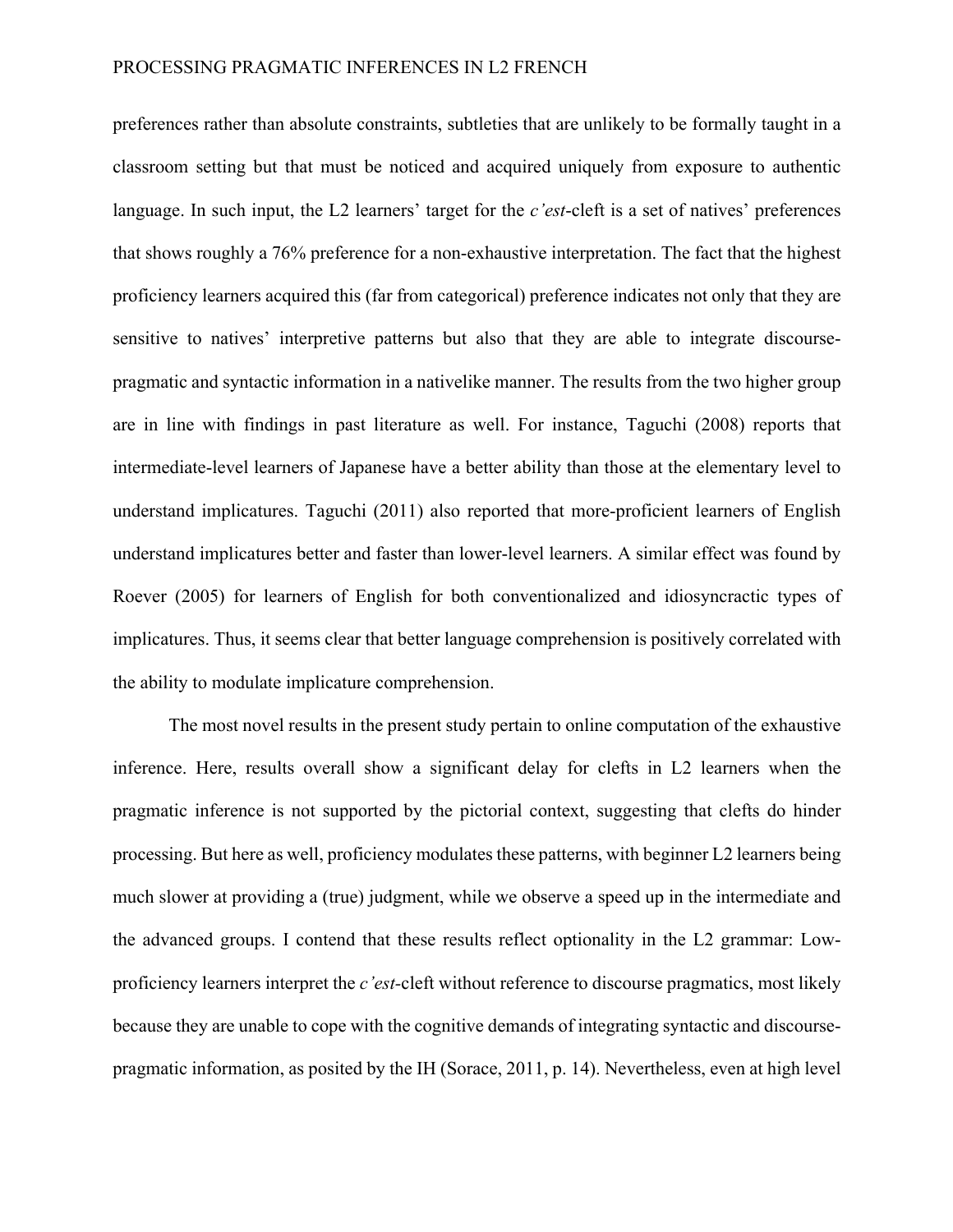of attainment, L2 learners still display a different processing pattern than FNSs, despite a positive learning curve. In the past literature, some studies have also examined the role of the learning context (institutional domestic setting vs. stay-abroad) on implicature comprehension. While in the latter case, learners have more opportunities to practice the language and get acquainted with the culture, the difference has not proved to give a definite edge in the ability to understand implicatures to learners who had studied abroad. Yet, a relevant factor is whether the length of residence was important. Taguchi (2008) did report a low to moderate effect of length of residence, and Taguchi (2011) specifically found a beneficial effect of this factor on the comprehension of idiosyncratic implicatures. In the present study, the length of residence of the high-proficiency learners was significantly longer than those in the two studies by Taguchi, and accordingly, an interesting post-hoc observation reveals that, when focusing on the data for the highly proficient learners, the length of exposure (measured by length of residence) to native French language seems to make a difference in processing patterns. Indeed, the learners who have resided in France for several years – being the most immersed in native French input – processed the exhaustive inference as fast as FNS (no apparent delay in RT), unlike those whose length of residence was shorter (and resided in the US at the time of testing). In short, the learners with the longest time of residence did prove to converge towards the native norm during online processing of clefts. So, exposure to native input might be the crux of differences in highly proficient learners, and a better predictor of successful acquisition than proficiency, supporting the gradual shift towards a better operationalization of exposure over measures of proficiency in the literature. Further work will need to be done to test for the exact effect of exposure by controlling for this factor more precisely.

#### **5.2 Implications for theories of L2 acquisition**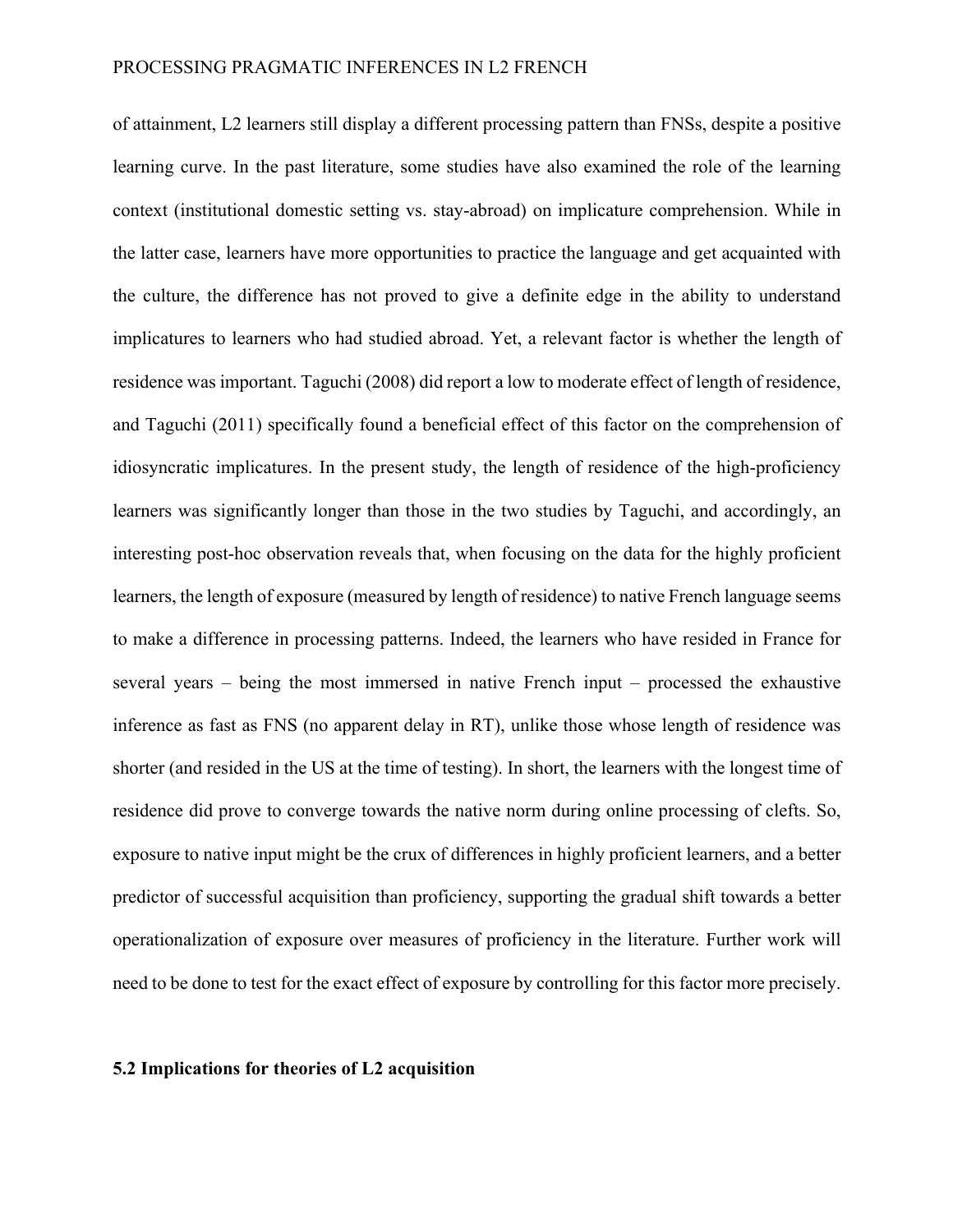Motivated by the fact that very few studies have examined the processing patterns of pragmatic inferences in L2 acquisition, and that the IH argues there should be permanent residual difficulties at the interface between syntax and discourse, I set out to provide new empirical data on the learnability and processing patterns of an inference that is less commonly examined than scalar implicatures in the past literature, i.e., the exhaustive inference of clefts. I now consider the implications of my findings for L2 theory.

Taken together, the findings in this experiment present a challenge for the IH: There is no evidence of optionality and indeterminacy at the most advanced levels of proficiency in offline judgments, and processing patterns approach the native norm as proficiency increases, and even more so when considering the amount of native input learners have been subject to. Issues only arise at the beginner and intermediate groups, with a clear developmental curve suggesting that these difficulties can be overcome at more advanced proficiency levels, especially when longer exposure to the L2 language occurs. Importantly, L2 learners in this study did not have any difficulty with the lexical items and the grammatical construction in test sentences, as indicated by their performance (speed and accuracy) on control items. Nevertheless, it is not clear from current research how exactly proficiency (broadly understood as proficiency in language knowledge and processing) affects implicature comprehension, but several authors posit that it is due to a difference in availability of cognitive resources; language processing in the L2 is costly and effortful, and thus, learners' resources are consumed by semantic processing, leaving no resources for further pragmatic processing (Cook & Liddicoat 2002; Slabakova 2010).

Another aspect of the IH is that difficulties at external interfaces obtain regardless of the languages involved because the variable application of interface rules constitutes a more general byproduct of bilingualism rather than a result of transfer of pragmatic features. Thus, even when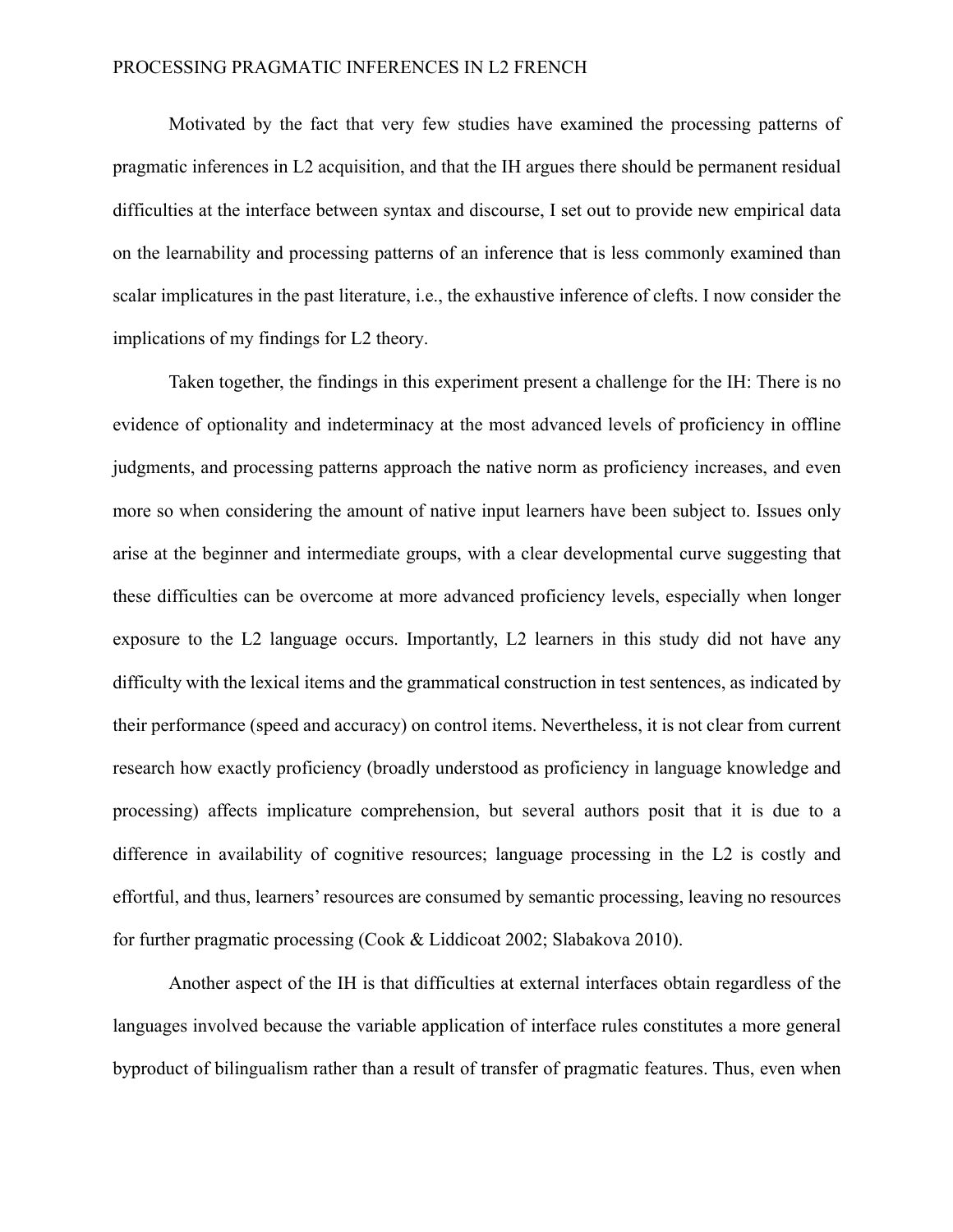the L1 and L2 share strategies whereby positive transfer might be expected, the IH predicts that difficulties will occur whenever external modules are involved. In the case of implicatures, Slabakova (2010) argues that the calculation mechanism involved is purportedly universal, such that there should be no adverse L1 influence. So, in theory, from a transfer perspective, inference calculation should be 'easy'. Yet, this might not be exactly the case for the particular inference studied here. Indeed, as discussed in section 2.1, although English and French clefts are similar in that they convey exhaustivity, they vary in the inference's strength and systematicity. Destruel  $\&$ Deveaugh-Geiss (2018) show that the inference is weaker and clefts are processed faster in nonexhaustive contexts in French. They argue that exhaustivity appears as the default interpretation in English, when no further context is provided, and that the processing cost in this language comes from the annulment of the unsupported inference, which is not the case in French. The results in this study seem consistent with a view that the L2 group is transferring some feature of their English grammar: the slower RTs and lower acceptance rate do point to L1 transfer whereby beginner and intermediate learners analyze clefts as exhaustive by default and cancel it in a subsequent step when unsupported. The analysis of the effect of TVJ on RTs in this study support the idea that the source of the processing limitation at these proficiency levels is arguably the inhibition of a pragmatic response in favor of a logical one, as proposed by Slabakova (2010). In other words, the costly process in L2 is the annulment of the exhaustive inference rather than its calculation, which in English arises by default. As language proficiency reinforces and exposure to native input increases, learners grasp how to 'un-associate' the inference to the non-canonical structure and more readily accept clefts in violation contexts.

This is in line with the results in Feeney et al. (2004), who, in their experiment 3, found that native adult speakers of English took significantly longer to provide logical responses to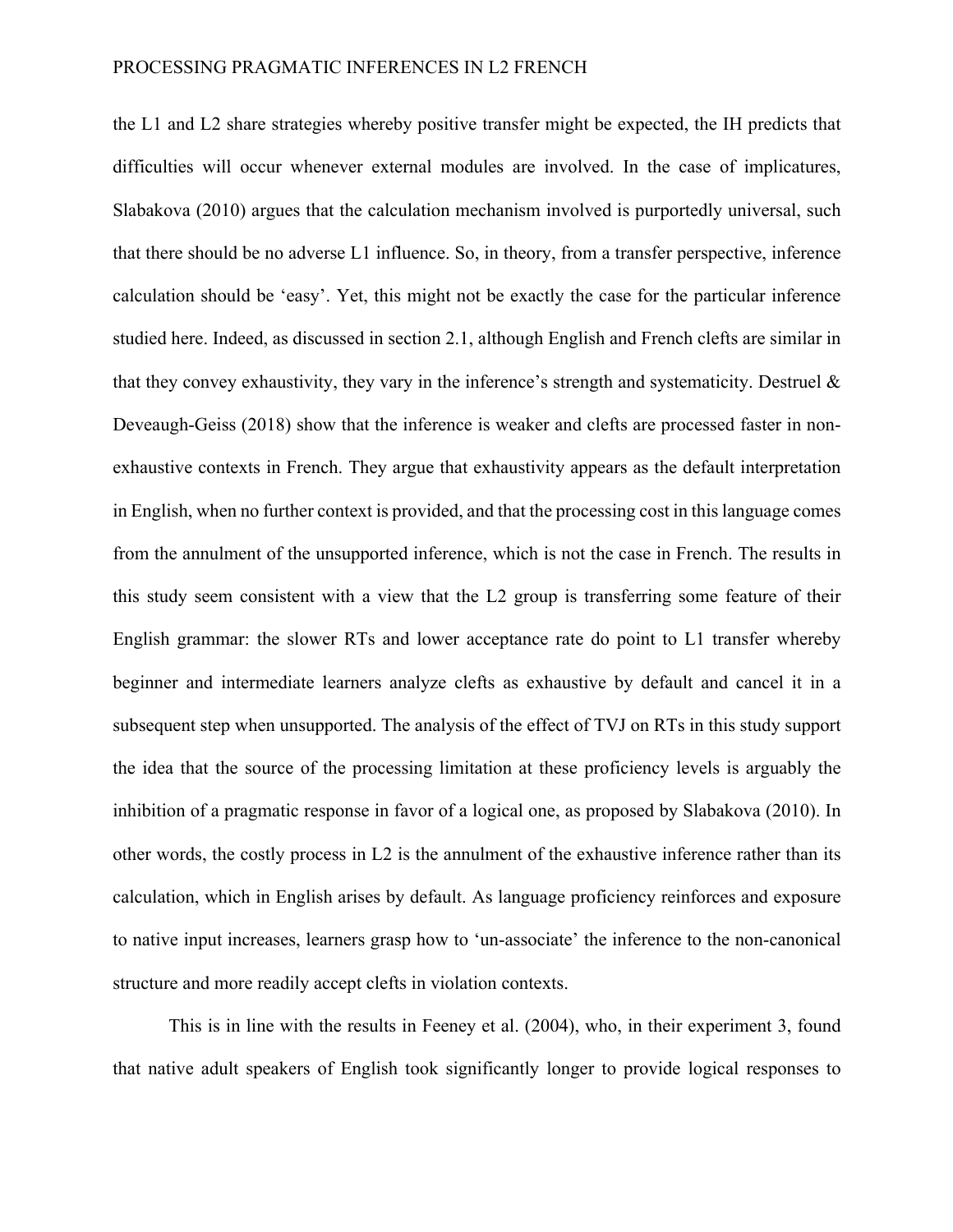infelicitous 'some' statements. The authors take this result to suggest that the subsequent inhibition of a response based on the pragmatic inference is accompanied by cognitive processing efforts. Lin (2016) finds similar results for Mandarin learners of English, who were about half as fast to interpret 'some but not all' rather than the logical response 'some and possibly all'. Taken together, the results in the present study and the studies just cited support the Default account posited by Levinson (2000) and that argues pragmatic inferences are fast and effortless, but their cancelation is costly.

#### **6. Conclusion**

So far, most prior studies on the acquisition of pragmatic inferences have mostly focused on learners' offline judgments or on children's interpretation of sentences containing scalar expressions. Very few have used online measures to examine the processing of inferences, and even fewer have looked at triggers other than scalar expressions. Moreover, considerable disagreement has arisen out of these offline studies, with certain findings supporting the Interface Hypothesis, while others did not.

In this study, I aimed to bridge this gap by using reaction times and true/false judgments to investigate the issue of ultimate attainment of phenomena at the syntax-discourse interface. The findings provided partial support for upper limit of L2 proficiency with respect to processing resources. Indeed, at very high levels of attainment, L2 speakers still have difficulties in the computation of the exhaustive inference associated with clefts, even though they have clearly acquired the syntax of the structure by a much lower level of proficiency. This is arguably due to processing limitations in the L2, and more specifically with limitations linked to the cost of canceling an inference that arises by default in L1 English when the context does not support it.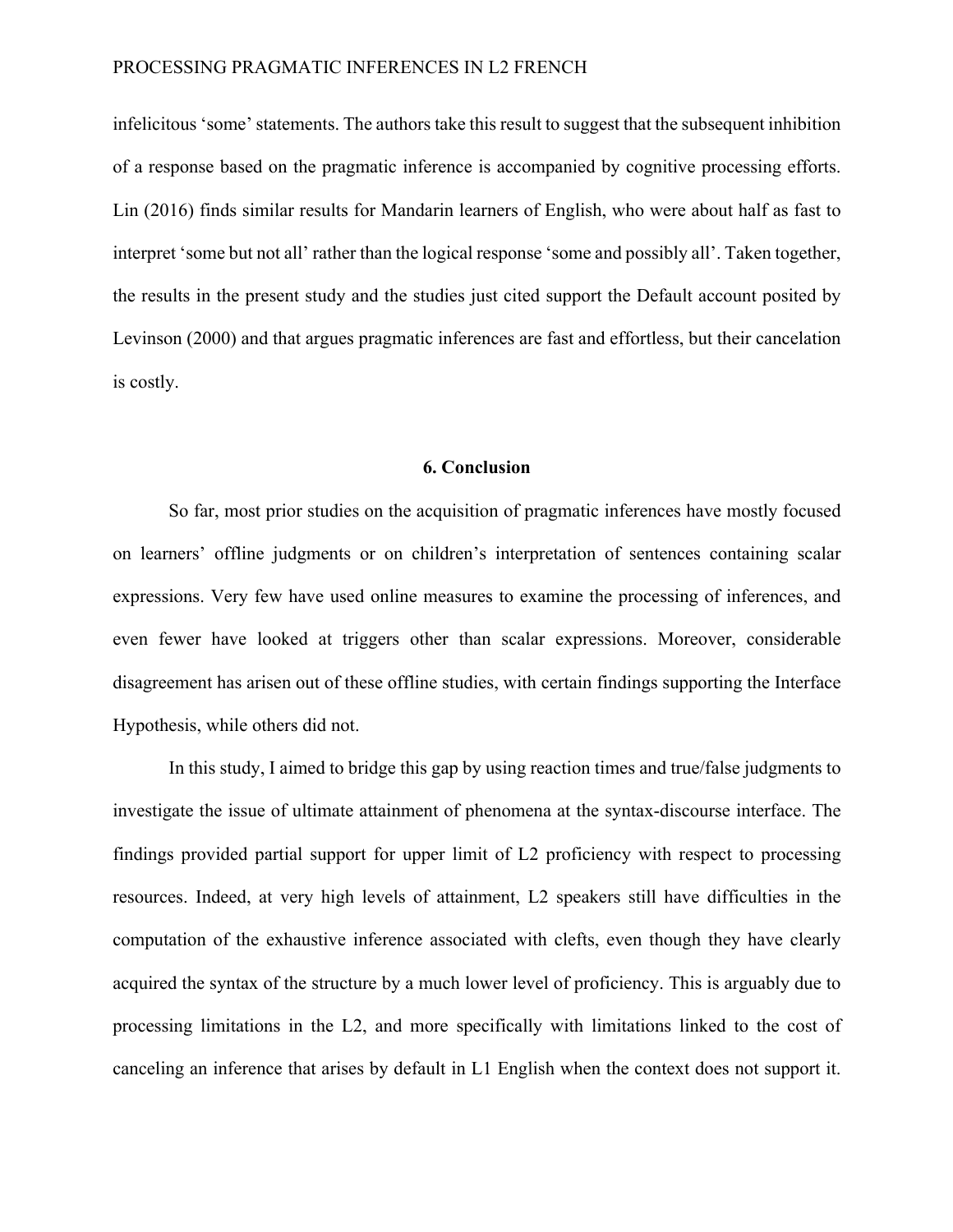# PROCESSING PRAGMATIC INFERENCES IN L2 FRENCH

Nevertheless, these limitations seem to resolve with increasing amount of exposure to native input; L2 speakers who had lived in France for several years, had the highest self-reported daily use of French, and the highest self-reported French accent, did pattern with L1 French natives (i.e., they were as fast and accurate), suggesting that impairment at the syntax-discourse interface can be overcome, contra the predictions made by the IH. In sum, this work can inform future work on both information structure and pragmatic inferences in L2 French, and more generally on the learnability discrepancies in L2 acquisition.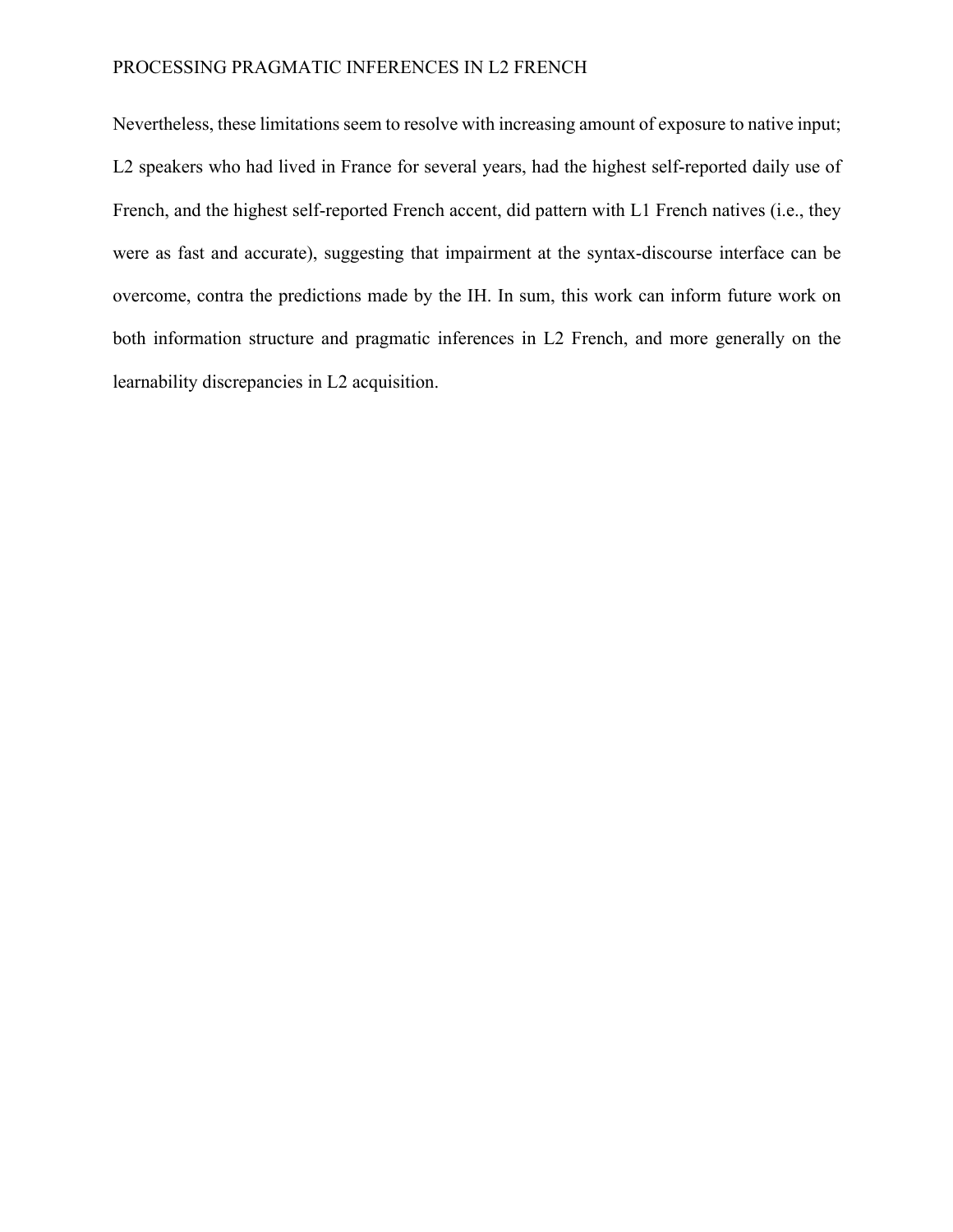#### **References**

- Antoniou, K. & Katsos, N. (2017). The effect of childhood multilingualism and bilectalism on implicature understanding. *Applied Psycholinguistics, 38*, 1–47.
- Bates, D., Mächler, M., Bolker, B., & Walker, S. (2015). Fitting Linear Mixed-Effects Models Using lme4. *Journal of Statistical Software*, *67*(1). http://doi.org/10.18637/jss.v067.i01
- Bardovi-Harlig, K., & Dörnyei, Z. (1998) Do language learners recognize pragmatic violations? Pragmatic vs. grammatical awareness in instructed L2 learning. *TOESL Quarterly, 32*, 233–262.
- Bartning, I. (1997). *C'est*—in native and non-native spoken French. *Studier i Modern Språkventenskap, 11*, 13–47.
- Bartning, I., & Hammarberg, B. (2007). The functions of a high-frequency collocation in native and learner discourse: The case of French *c'est* and Swedish *det är*. *International Review of Applied Linguistics and Language Teaching, 45*, 1–43.
- Belletti, A., Bennati, E., & Sorace, A. (2007). Theoretical and developmental issues in the syntax of subjects: Evidence from near-native Italian. *Natural Language & Linguistic Theory, 25*, 657–689.
- Bohnacker, U. (2010). The clause-initial position in L2 Swedish declaratives: Word order variation and discourse pragmatics. *Nordic Journal of Linguistics, 33*, 105–143.
- Bourns, S. K. (2014). Contrasting *c'est*-clefts and *it*-clefts in discourse. In S. K. Bourns & L. L. Myers (Eds.), *Perspectives on linguistic structure and context* (pp. 199–222). Amsterdam, The Netherlands: Benjamins.
- Bouton, L. F. (1988). A cross-cultural study of ability to interpret implicatures in English. *World English, 7,* 183–196.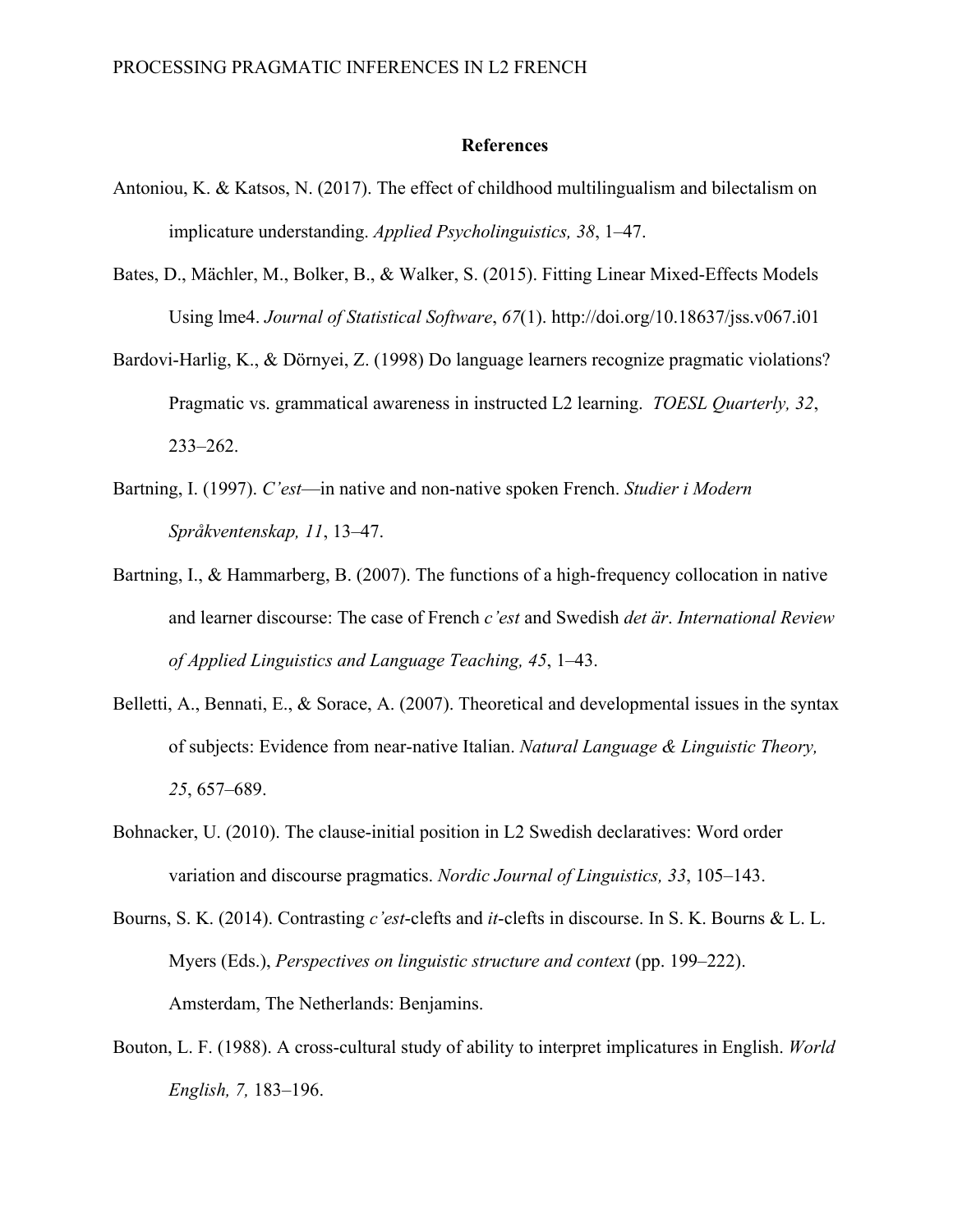- Bouton, L. F. (1992). The interpretation of implicature in English by NNS: Does it come automatically—without being explicitly taught? *Pragmatics and Language Learning, 3,*  53–65.
- Bouton, L. F. (1994). Can NNS skill in interpreting implicature in American English be improved through explicit instruction? A pilot study. In L. Bouton & Y. Kachru (Eds.), *Pragmatics and Language learning*, vol. 5 (pp. 89–109). Urbana-Champaign: University of Illinois.
- Büring, D. & Križ, M. (2013). It's that, and that's it! Exhaustivity and homogeneity presupposition in clefts (and definites). *Semantics andPragmatics, 6*, 1–29.
- Carter-Thomas, S. (2009). The French c'est-cleft: Functional and formal motivations. In D. Banks, S. Eason, & J. Ormrod (Eds.), *La linguistique systémique fontionnelle et la langue française* (pp. 127-156). Paris, France: L'Harmattan.
- Chierchia, G., Crain, S., Guasti, M. T., Gualmini, A. & Meroni, L. (2001). The acquisition of disjunction: Evidence for a grammatical view of scalar implicatres. In A. H.-J. Do, L. Dominguez & A. Johansen (Eds.), *Proceedings of the 25th Boston University Conference on Language Development* (pp. 157–168). Somerville, MA: Cascadilla Press.

- Clech-Darbon, A., Rebuschi, G., & Rialland, A. (1999). Are there cleft sentences in French? In G. Rebuschi & L. Tuller (Eds.), *The grammar of focus* (pp. 83–118). Amsterdam, The Netherlands: Benjamins.
- Cook, M. & Liddicoat, A. (2002). The development of comprehension in interlanguage pragamtics: The case of strategies in English. *Australian Review of Applied Linguistics, 25*, 19–39.

Chomsky, N. (1995).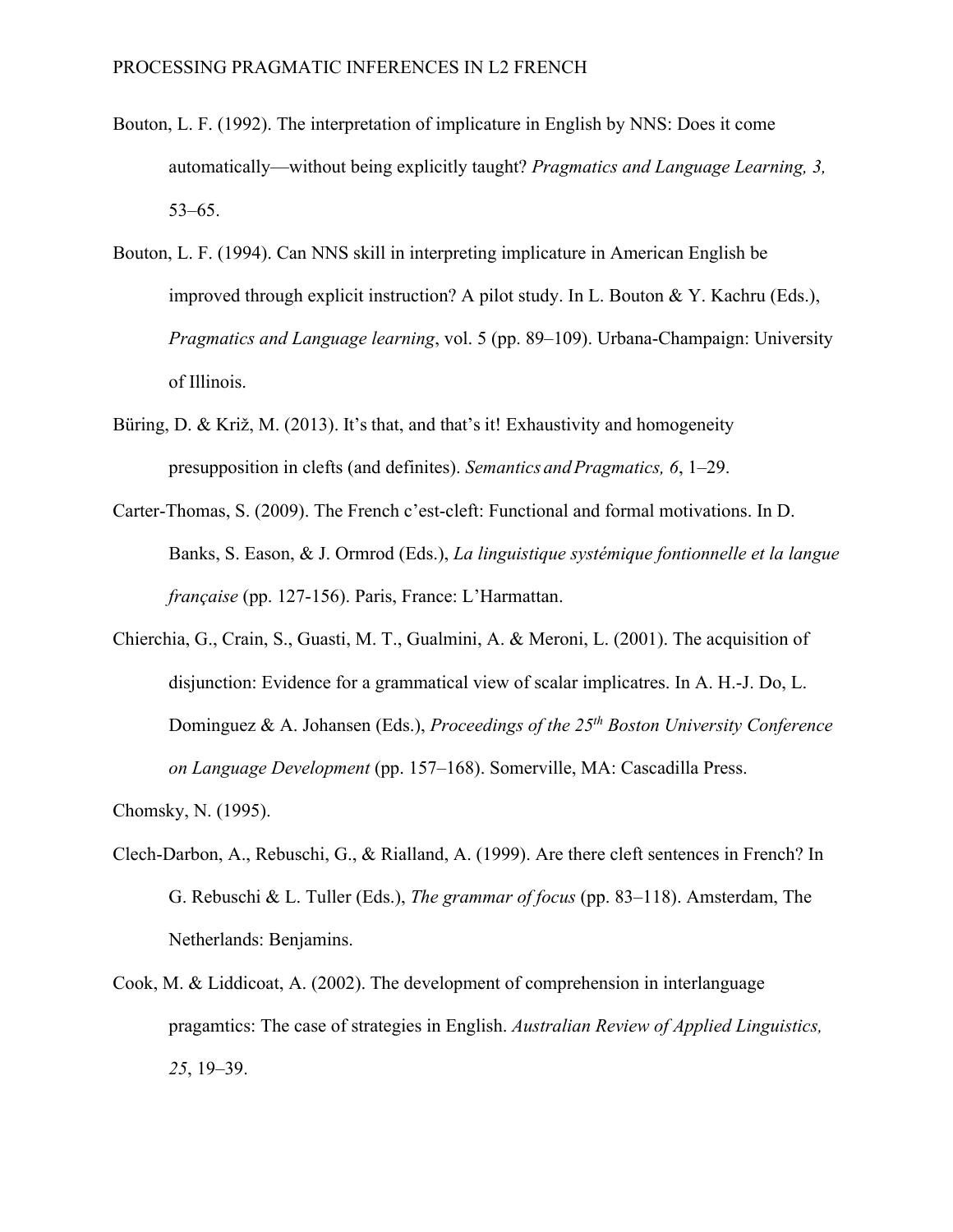- DeCat, C. (2007). *French dislocation: Interpretation, Syntax and Acquisition.* Oxford: Oxford University Press.
- Declerck, R. (1988). Studies on copular sentences, clefts and pseudo-clefts. In E. S. Firchow et al. (Eds.), *Studies for Einar Haugen* (pp. 94–114). The Hague: Mouton.
- Dekydtspotter, L. & Hathorn, J. (2005). *Quelque chose … de remarquable* in English-French acquisition: mandatory, informationally encapsulated computations in second language interpretation. *Second Language Research, 21*, 291–323.
- Destruel, E. & DeVeaugh-Geiss, J. (2018). On the interpretation and processing of exhaustivity: Evidence of variation in English and French clefts. *Journal of Pragmatics, 138*, 1–16.
- Destruel, E. & Donaldson, B. (2017). Second language acquisition of inferences: Evidence from the French *c'est*-cleft. *Applied Psycholinguistics, 38*, 703–732.
- Donaldson, B. (2011a). Left dislocation in near-native French. *Studies in Second Language Acquisition, 33*, 399–432.
- Donaldson, B. (2011b). Nativelike right-dislocations in near-native French. *Second Language Research, 27*, 361–390.
- Donaldson, B. (2012). Syntax and discourse in near-native French: Clefts and focus. *Language Learning, 62*, 902–930.
- Feeney, A., Scrafton, S., Duckworth, A., Handley, S. (2004). The story of *some*: everyday pragmatic inferenceby children and adults. *Canadian Journal of Experimental Psychology*, *58*, 121–132.
- Gertken, L. M., Amengual, M., & Birdsong, D. (2014). Assessing language dominance with the Bilingual Language Profile. In P. Leclercq, A. Edmonds, & H. Hilton (Eds.), *Measuring*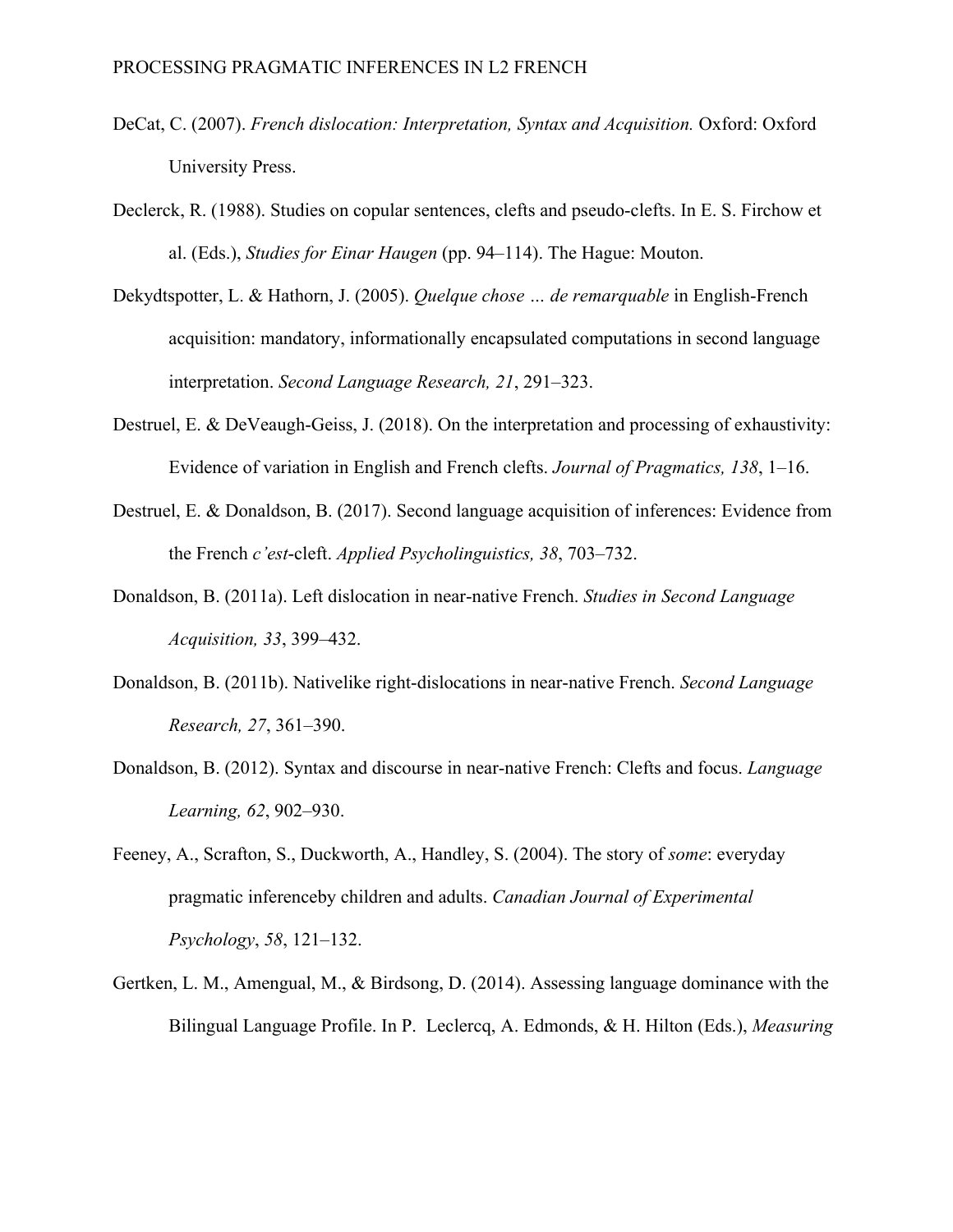*L2 proficiency: perspectives perspectives from SLA* (pp. 208–225). Clevedon, UK: Multilingual Matters.

Green, A. (1986). A time sharing cross-sectional study of monolinguals and bilinguals at different levels of second language acquisition. *Brain Cognition, 5*, 477–497.

Grice, H. P. (1989) Studies in the Way of Words. Cambridge, Mass.: Harvard University Press.

- Hamlaoui, F. (2007). French cleft sentences and the syntax–phonology interface. In M. Radišić (Ed.), *Actes du congrès annuel de l'Association canadienne de linguistique 2007* (pp. 1505–1518). Saskatchewan, Canada: Canadian Linguistic Association.
- Horn, L. (1981). Exhaustiveness and the semantics of clefts. In V. Burke & J. Pustejovsky (Eds.), *Proceedings of the 11th Annual Meeting of the North East Linguistic Society* (pp. 125–142). Amherst, MA: Graduate Student Linguistic Association.
- Huang, Y., & Snedeker, J. (2009). On-line interpretation of scalar quantifiers: Insight into the semantics-pragmatics interface. *Cognitive Psychology, 58*, 376**–**415.
- Katz, S. L. (1997). *The syntactic and pragmatic properties of the c'est-cleft construction*. (Doctoral dissertation). University of Texas at Austin, Austin, TX. Retrieved from ProQuest Dissertations and Theses. (Accession Order No. AAT 9802920)
- Kiss, K. E. (1998). Identificational focus versus information focus. *Language, 74*, 245–273.
- Krifka, M. (2008). Basic notions of information structure. *Acta Linguistica Hungarica, 55*, 243– 276.
- Lambrecht, K. (1994). *Information structure and sentence form.* Cambridge, England: Cambridge University Press.
- Levinson, S. C. (2000). *Presumptive meanings: The theory of generalized conversational implicature*. Cambridge, MA: MIT Press.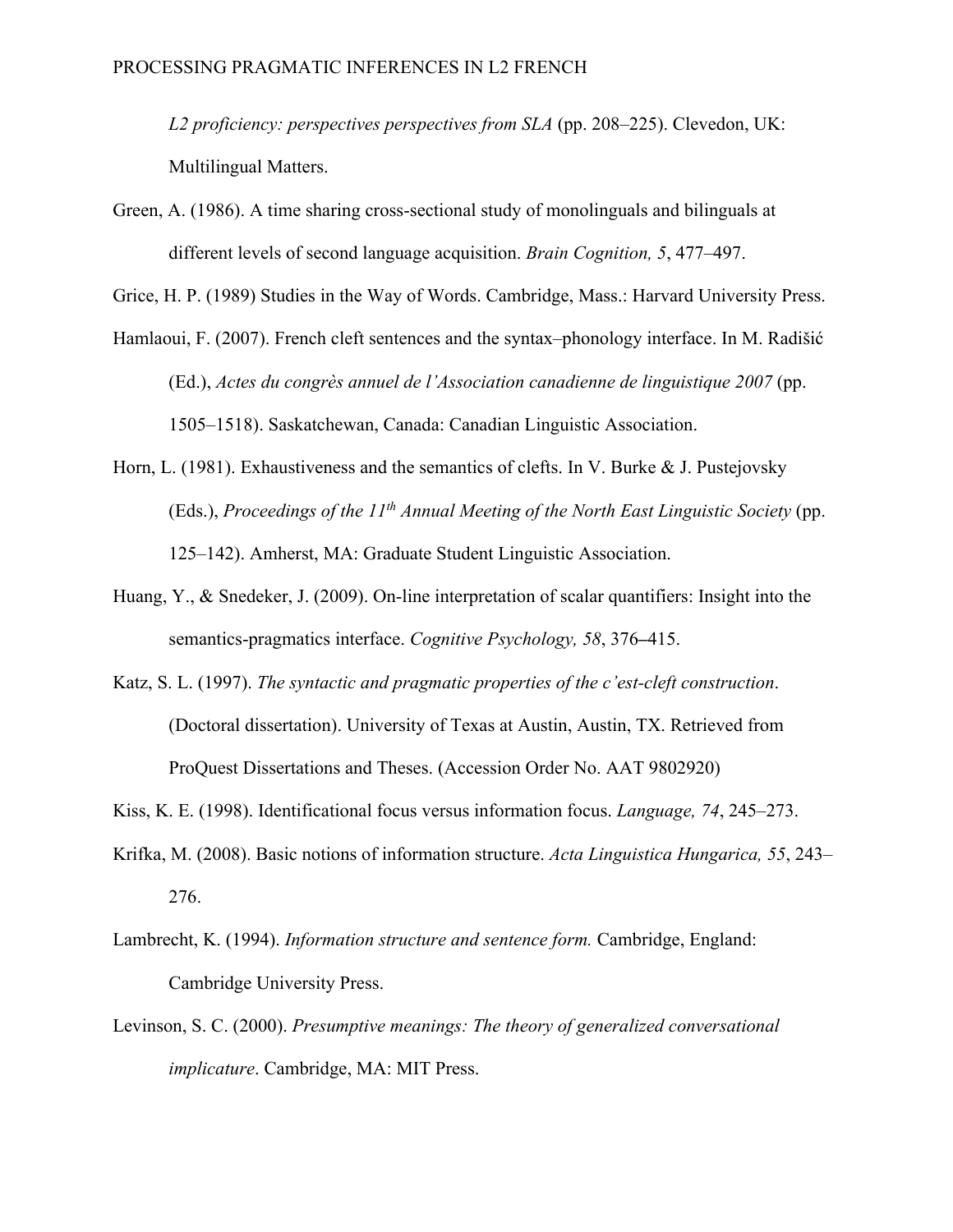- Lieberman, M. (2009). Necessary interpretation at the syntax/pragmatics interface*:* L2 acquisition of scalar implicatures. Paper presented at the Workshop on Mind Context Divide: Language Acquisition and Interfaces of Cognitive Linguistic Modules. University of Iowa.
- Lin, Y. (2016). Processing of scalar inferences by Mandarin learners of English: An online measure. *PLoS One, 11*: e0145494.
- Miller, D., Giancaspro, D., Iverson, M., Rothman, J., and Slabakova, R. (2016). Not just *algunos,*  but indeed *unos* L2ers can acquire scalar implicatures in L2 Spanish. In A. A. de la Fuente, E. Valenzuela, and C. Martinez Sanz, *Language Acquisition Beyond Parameters: Studies in honor of Juana M. Liceras. Studies in Bilingualism* (pp. 125–145). Amsterdam: John Benjamins.
- Musolino, J. & Lidz, J. (2002). Children's command of quantification. *Cognition, 84*, 113–154.
- Noveck, I. (2001). When children are more logical than adults: Experimental investigations of scalar implicature. *Cognition, 78*, 165–188.
- Prince, E. F. (1978). A comparison of *wh*-clefts and *it*-clefts in discourse. *Language, 54,* 883– 906.
- Reichle, R. V., & Birdsong, D. (2014). Processing focus structure in L1 and L2 French: L2 proficiency effects on ERPs. *Studies in Second Language Acquisition, 36*, 535–564.

Roever, C. (2005). *Testing ESL Pragamtics*. Frankfurt: Peter Lang.

Rooth, M. E. (1992). A theory of focus interpretation. *Natural Language Semantics, 1*, 75–116.

Slabakova, R. (2010). Scalar implicatures in second language acquisition. *Lingua, 120*, 2444– 2462.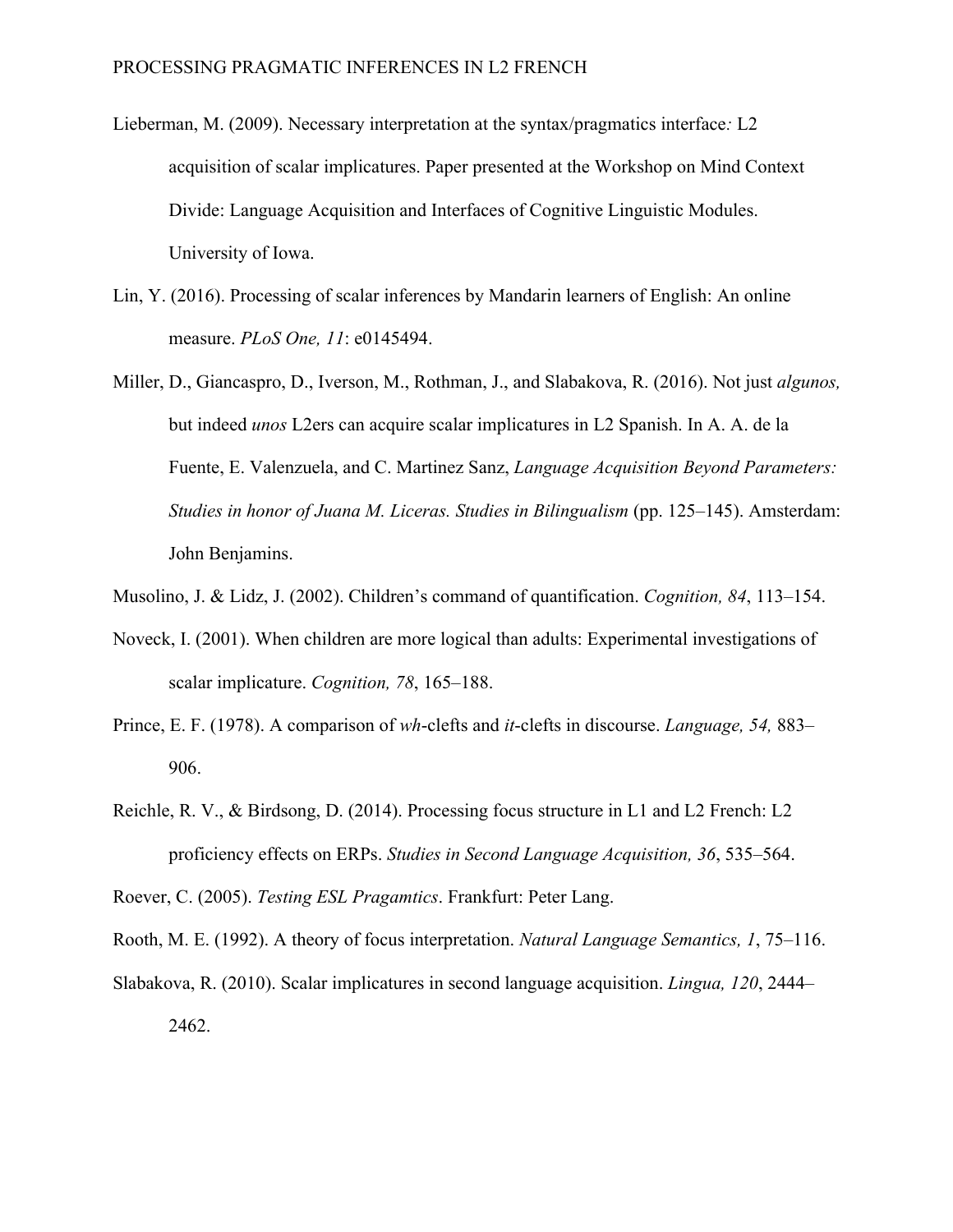- Slabakova, R., Kempchinsky, P., & Rothman, J. (2012). Clitic-doubled left dislocation and focus fronting in L2 Spanish: A case of successful acquisition at the syntax–discourse interface. *Second Language Research, 28*, 319–343.
- Snape, N. & Hosoi, H. (2018). Acquisition of scalar implicatures: Evidence from adult Japanese L2 learners of English. *Linguistic Approaches to Bilingualism, 8*, 163–192.
- Sorace, A. (2011). Pinning down the concept of "interface" in bilingualism. *Linguistic Approaches to Bilingualism, 1*, 1–33.
- Sorace, A., & Filiaci, F. (2006). Anaphora resolution in near-native speakers of Italian. *Second Language Research, 22*, 339–368.
- Taguchi, N. (2008). Pragmatic comprehension in Japanese as a foreign language. *Modern Language Journal,* 92, 558–368.
- Taguchi, N. (2011). Do proficiency and study-abroad experience affect speech act production? Analysis of appropriateness, accuracy and fluency. *International Review of Applied Linguistics in Language Teaching, 49*, 265—293.
- Taguchi, N., Li, S. & Liu, Y. (2013). Comprehension of conversational implicatures in L2 Chinese. *Pragmatics and Cognition, 21*, 139—157.
- Tracy-Ventura, N., McManus, K., Norris, J., & Ortega, L. (2014). "Repeat as much as you can": Elicited imitation as a measure of oral proficiency in L2. In Leclercq, P., Edmonds, A., and Hilton, H., (Eds.), *Measuring L2 Proficiency: Perspectives from SLA*. (pp. 143–166). Bristol, GB: Multilingual Matters.
- Tremblay, A. (2011). Proficiency assessment standards in second language acquisition research. *Studies in Second Language Acquisition, 33*, 339–372.